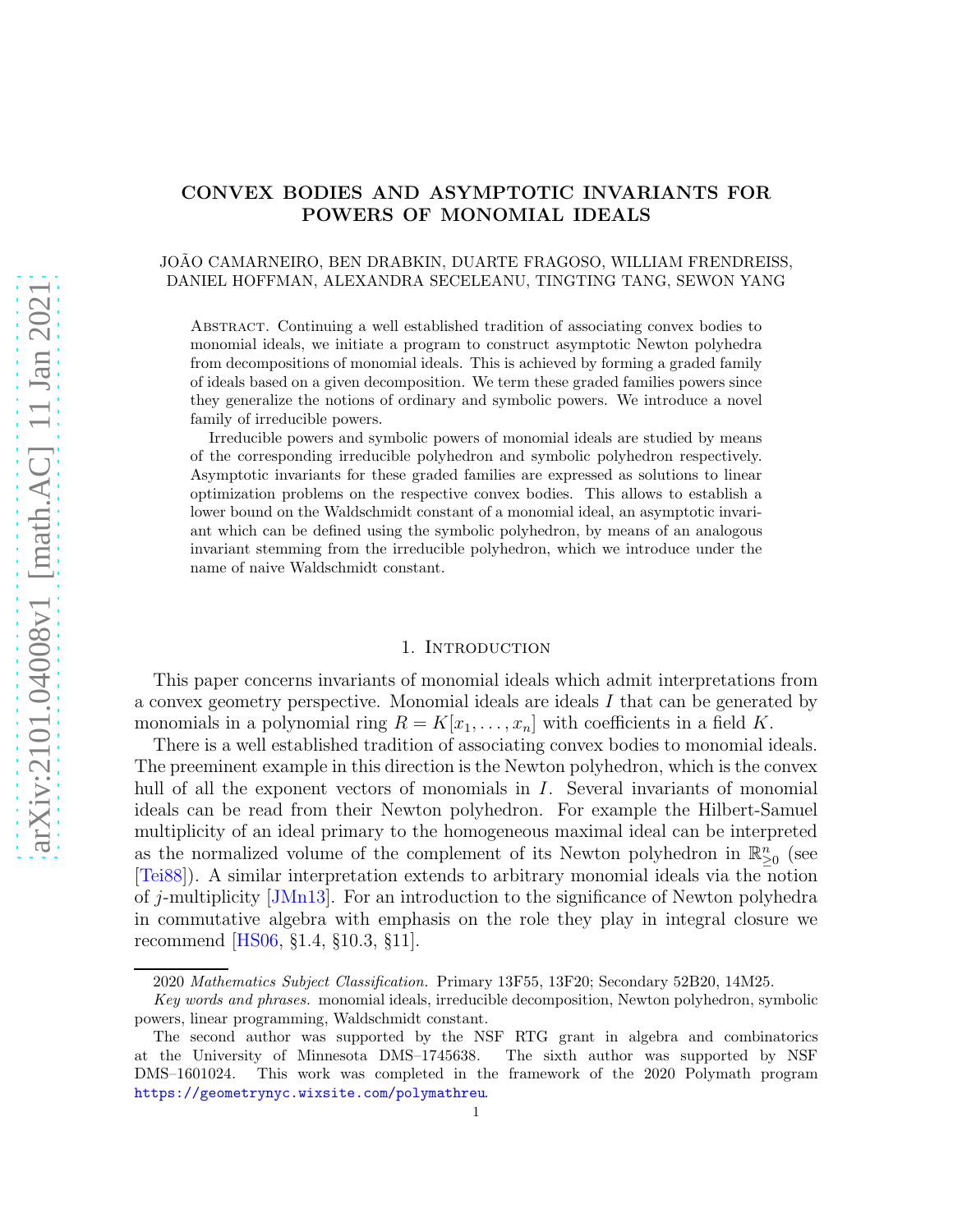#### 2 POLYMATH 2020, MONOMIALS, CONVEX BODIES, AND OPTIMIZATION TEAM

In this paper we focus our attention on associating convex bodies to decompositions of a monomial ideal as an intersection of monomial ideals. Such a decomposition  $I = J_1 \cap \cdots \cap J_s$  leads to considering on one hand a graded family of monomial ideals

$$
(1.1) \t I_m = J_1^m \cap \cdots \cap J_s^m
$$

obtained by intersecting the powers of the components in the original decomposition. On the other hand it leads to considering a convex body  $\mathcal{C} = NP(J_1) \cap \cdots \cap NP(J_s)$ obtained by intersecting the Newton polyhedra of the components in the original decomposition. Our first main result shows that  $\mathcal C$  can be understood as a limit of the Newton polyhedra for the family of ideals  $\{I_m\}_{m\geq 1}$ , appropriately scaled. For this reason we term C the asymptotic Newton polyhedron of the family  $\{I_m\}$ .

**Theorem** [\(Theorem 3.11\)](#page-8-0). If  $J_1, \ldots, J_s$  are monomial ideals and  $I_m = J_1^m \cap \cdots \cap J_s^m$ , then there is an equality of polyhedra

<span id="page-1-0"></span>
$$
C = NP(J_1) \cap \cdots \cap NP(J_s) = \bigcup_{m \geq 1} \frac{1}{m} NP(I_m).
$$

The idea of associating an asymptotic Newton polyhedron to a graded family of monomial ideals has appeared previously in the context of Okounkov bodies attached to a graded linear series [\[LM09,](#page-20-3) [KK12\]](#page-20-4). To our knowledge, asymptotic Newton polyhedra arising from ideal decompositions have not been studied before.

Our work is motivated by the family of symbolic powers of a monomial ideal. Symbolic powers are a topic of sustained interest from a geometric as well as a combinatorial viewpoint. We recommend [\[DDSG](#page-19-0)<sup>+</sup>17], [\[GS\]](#page-19-1) for an introduction to this family of ideals and some combinatorial connections. Symbolic powers of monomial ideals fit in the paradigm of the graded families described in [\(1.1\)](#page-1-0) since they arise by intersecting powers of the components in a coarsening of the primary decomposition of the monomial ideal; see [Lemma 2.2.](#page-3-0) The convex body  $\mathcal C$  which corresponds to the graded family of symbolic powers is know as the *symbolic polyhedron*. It was introduced in [\[CEHH17\]](#page-19-2) and utilized in  $[BCG^+16]$ . In the study of symbolic powers, convex bodies reach beyond the setting of monomial ideals. Indeed, [\[May14\]](#page-20-5) associates a graded family of monomial ideals termed a generic initial system to the symbolic powers of certain ideals in polynomial rings; see also [\[Wal\]](#page-20-6) for a similar approach. This suggest that our methods can yield future extensions to arbitrary ideals by following this procedure.

A novel family of monomial ideals, termed irreducible powers, is introduced in this paper. They arise from a decomposition of a monomial ideal into irreducible ideals in the manner described in [\(1.1\)](#page-1-0) and coincide with the symbolic powers in some cases of interest, for example for square-free monomial ideals. The advantage to considering the irreducible powers is that for non square-free monomial ideals they give rise to convex bodies, termed irreducible polyhedra, which are easier to control than the symbolic polyhedra. Our second main result captures the symbolic polyhedron between the two other convex bodies discussed above.

**Theorem** [\(Theorem 3.7\)](#page-7-0). For a monomial ideal I the following containments hold between its Newton (NP), symbolic (SP) and irreducible (IP) polyhedra:

 $NP(I) \subseteq SP(I) \subseteq IP(I).$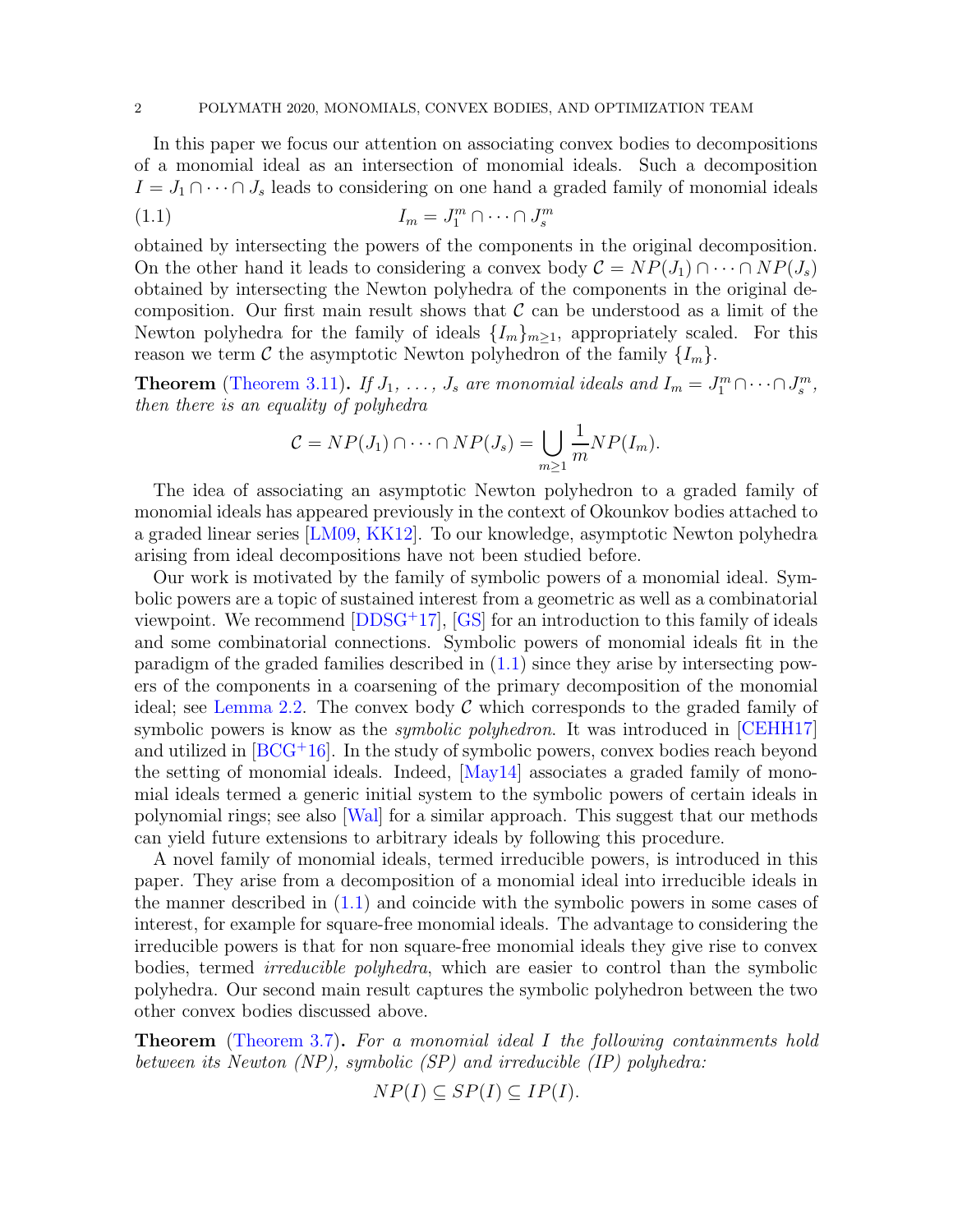We focus our efforts on invariants for graded families of ideals that can be read off the respective convex bodies by means of linear optimization. These invariants generalize the notion of initial degree of a homogeneous ideal, by which we mean the least degree of a nonzero element of the ideal, to an asymptotic counterpart. For symbolic powers this asymptotic invariant is known in the literature as the Waldschmidt constant. It has been investigated in many works, among which we cite [\[Sko77,](#page-20-7) [Wal77,](#page-20-8) [HH13,](#page-20-9) [BH10\]](#page-19-4) and specifically for the case of monomial ideals in  $[CEHH17, BCG+16]$  $[CEHH17, BCG+16]$  $[CEHH17, BCG+16]$ . A considerable amount of effort has gone towards providing lower bounds for the Waldschmidt constant of an ideal, principally in a geometric setting where the ideals of interest define reduced sets of points in projective space [\[EV83,](#page-19-5) [FMX18,](#page-19-6) [DTG17,](#page-19-7) [BGHN20\]](#page-19-8). This is due to applications to polynomial interpolation problems in several variables.

In this paper we introduce an analogous invariant, termed *naive Waldschmidt con*stant, which can be interpreted as the solution of a linear optimization problem on the irreducible polyhedron and which gives an intrinsic lower bound on the Waldschmidt constant. We make progress on obtaining further lower bounds on the naive Waldschmidt constant reminiscent of a Chudnovsky-type inequality conjectured in [\[CEHH17,](#page-19-2) Conjecture 6.6]. Our results in this direction can be summarized by the following inequalities, the first two of which reflect the previous theorem.

**Theorem** [\(Theorem 4.28\)](#page-19-9). Let  $I \subseteq K[x_1, \ldots, x_n]$  be a monomial ideal with initial degree  $\alpha(I) = d$ . If  $d - 1 \equiv k \mod(n)$ ,  $0 \le k < n$ , then the following inequalities are satisfied by the Walshchmidt constant  $\hat{\alpha}(I)$  and the naive Walshchmidt constant  $\tilde{\alpha}(I)$ 

$$
\alpha(I) \geq \widehat{\alpha}(I) \geq \widetilde{\alpha}(I) \geq \frac{(n+d-1-k)(2n+d-1-k)}{n(2n+d-1-2k)} \geq \left\lfloor \frac{\alpha(I)+n-1}{n} \right\rfloor.
$$

Our paper is organized as follows: in section 2 we discuss notions of powers arising from decompositions of monomial ideals, in section 3 we associate asymptotic Newton polyhedra to the families introduced previously, in section 4 we define the asymptotic initial degrees for our graded families, we express these invariants by means of linear optimization, and we derive bounds on their values.

## 2. Decompositions of monomial ideals and notions of powers

Let N denote the set of nonnegative integers. For vectors  $\mathbf{a} = (a_1, \ldots, a_n) \in \mathbb{N}^n$  we use the shorthand notation  $\mathbf{x}^{\mathbf{a}} := x_1^{a_1}$  $\sum_{1}^{a_1} \cdots \sum_{n}^{a_n}$  and thus any monomial ideal is described by a finite set of vectors  $\mathbf{a}_1, \ldots, \mathbf{a}_\ell \in \mathbb{N}^n$  as  $I = (\mathbf{x}^{\mathbf{a}_1}, \ldots, \mathbf{x}^{\mathbf{a}_n}).$ 

An ideal J is called *irreducible* if whenever there is a decomposition  $J = J_1 \cap J_2$ , with  $J_1, J_2$  ideals, then  $J = J_1$  or  $J = J_2$ . An *irreducible decomposition* of an ideal I is an expression  $I = J_1 \cap J_2 \cap \cdots \cap J_s$  where  $J_i$  are irreducible ideals for  $1 \leq i \leq s$ . Such a decomposition is called *irredundant* if none of the  $J_i$  can be omitted from this expression. Emmy Noether showed in  $\lceil Noe21 \rceil$  that every ideal I in a noetherian ring admits an irredundant irreducible decomposition. Moreover, although the number of components in any irredundant irreducible decomposition of  $I$  is the same, the components themselves are in general not unique.

A monomial ideal J is irreducible if and only if it is generated by pure powers for a subset of the variables, i.e.,  $J = (x_{i_1}^{a_1})$  $x_{i_1}^{a_1}, \cdots, x_{i_t}^{a_t}$ ). By contrast to arbitrary ideals,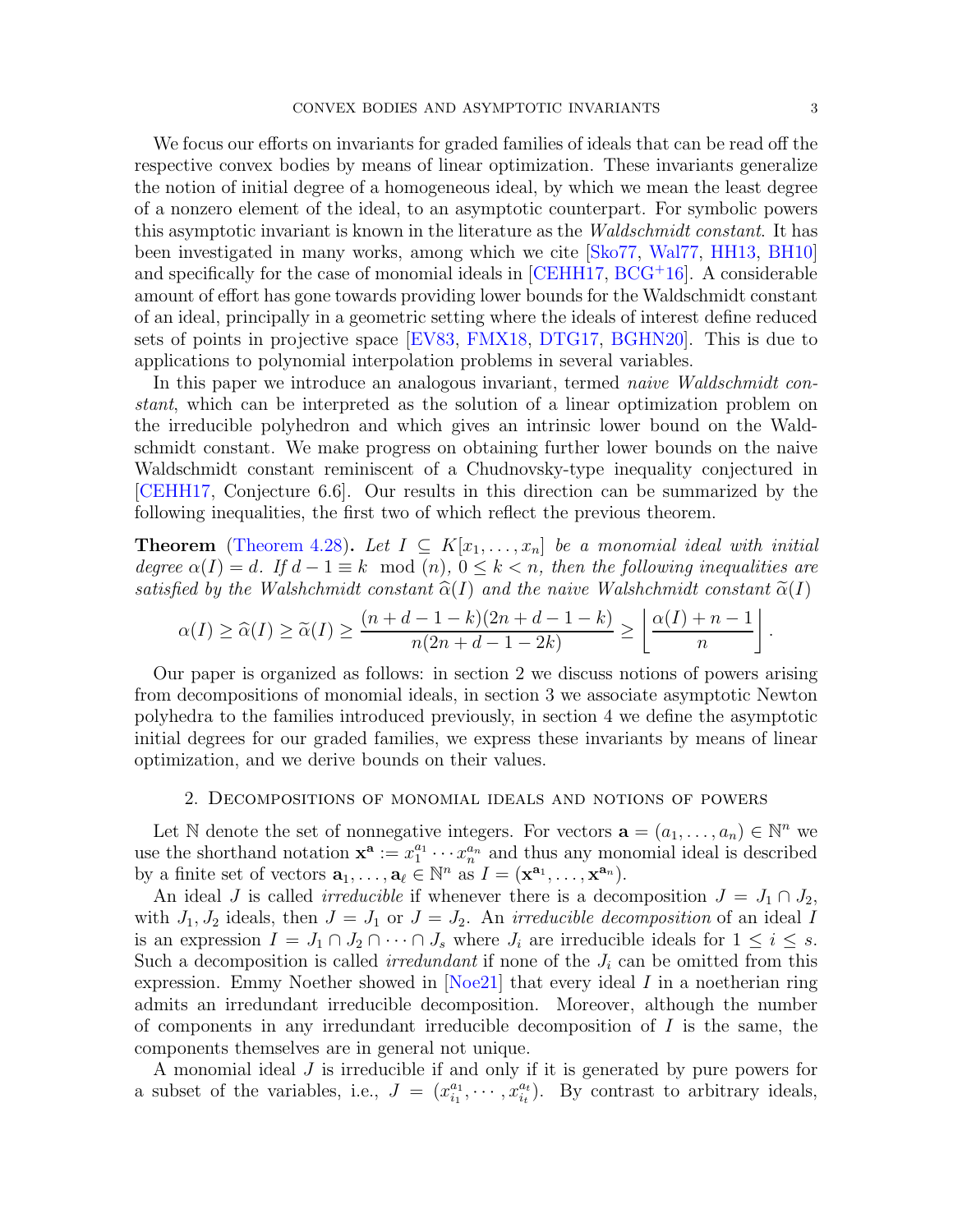any monomial ideal has a unique irredundant decomposition into irreducible monomial ideals. Irreducible decompositions are special cases of primary decompositions. Both for monomial and for arbitrary ideals they possess the advantage of being much more easily computable in an algorithmic fashion; see [\[MS05,](#page-20-11) §2.5] and [\[FGT05\]](#page-19-10). In the case of square-free monomial ideals and more generally for radical ideals, the irredundant irreducible decomposition and the irredundant primary decomposition coincide.

Symbolic powers of ideals arise from the theory of primary decomposition. For an ideal I, the symbolic powers retain only the components of the ordinary powers whose radicals are contained in some associated prime of I. When I is a radical ideal and K is a field of characteristic 0, the m-th symbolic power of I encodes the polynomial functions vanishing on the variety cut out by  $I$  to order at least  $m$ .

<span id="page-3-3"></span>**Definition 2.1.** Let R be a noetherian ring and I an ideal in R. The m-th symbolic power of I is the ideal

$$
I^{(m)} = \bigcap_{P \in \text{Ass}(R/I)} I^m R_p \cap R.
$$

Recall that the set of associated primes, denoted  $\text{Ass}(I)$ , of an ideal I in a noetherian ring is finite. We view it as a poset with respect to containment. A minimal element of this poset is called a minimal prime of  $I$  and the non minimal elements are called embedded primes.

<span id="page-3-0"></span>We note that the symbolic powers of monomial ideals admit an alternate description which is even more closely related to their primary decomposition.

**Lemma 2.2** ( $[HHT07, Lemma 3.1], [CEHH17, Theorem 3.7].$  $[HHT07, Lemma 3.1], [CEHH17, Theorem 3.7].$  $[HHT07, Lemma 3.1], [CEHH17, Theorem 3.7].$  $[HHT07, Lemma 3.1], [CEHH17, Theorem 3.7].$  If I is a monomial ideal with monomial primary decomposition  $I = Q_1 \cap Q_2 \cap \cdots \cap Q_s$ , set  $\text{Max}(I)$  to denote the set of maximal elements in the poset of associated primes of I and for each  $P \in \text{Max}(I)$ denote

$$
Q_{\subseteq P} = \bigcap_{\sqrt{Q_i} \subseteq P} Q_i.
$$

Then the symbolic powers of I can be expressed as follows

$$
I^{(m)} = \bigcap_{P \in \text{Max}(I)} (Q_{\subseteq P})^m.
$$

<span id="page-3-4"></span>Remark 2.3. The above Lemma employs the decomposition  $I = \bigcap_{P \in \text{Max}(I)} Q_{\subseteq P}$ . We will call this a *combined primary decomposition* for I. The ideals  $Q_{\subseteq P}$  are uniquely determined by  $I$  and  $P$  and are independent of the primary decomposition in the statement of [Lemma 2.2.](#page-3-0) This follows from the identity  $Q_{\subseteq P} = IR_{P'} \cap R$ , where P' is the prime monomial ideal generated by the variables of  $R$  that are not in  $P$ .

<span id="page-3-1"></span>**Example 2.4.** If I is a monomial ideal with no embedded primes and  $I = Q_1 \cap \cdots \cap Q_s$ is a primary decomposition, then the symbolic powers of  $I$  are given for all integers  $m \geq 1$  by

$$
I^{(m)} = Q_1^m \cap Q_2^m \cap \cdots \cap Q_s^m.
$$

<span id="page-3-2"></span>In this paper we introduce a notion of irreducible powers for monomial ideals, which parallels the behavior in [Example 2.4.](#page-3-1)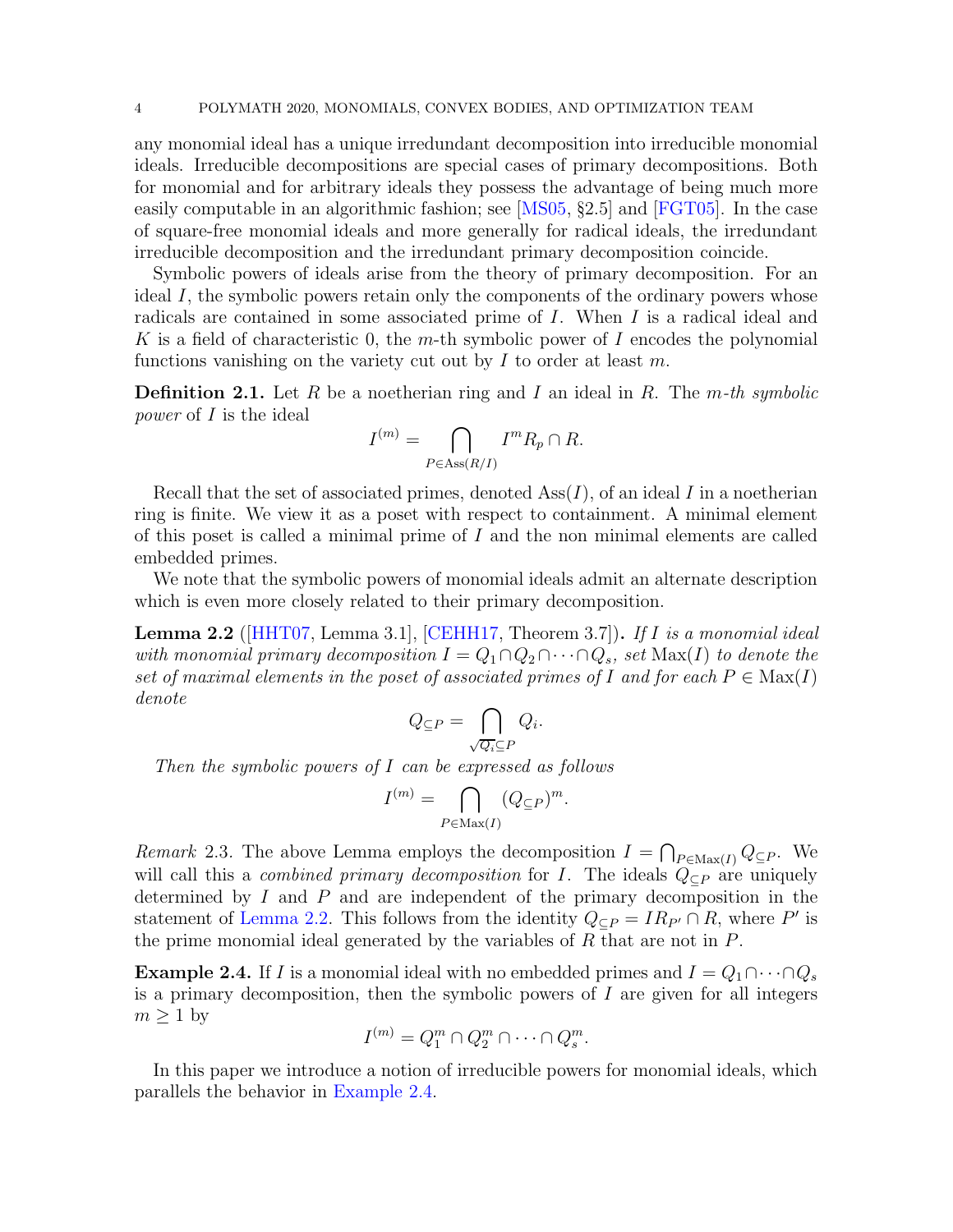**Definition 2.5.** Let I be a monomial ideal with a monomial irreducible decomposition given by  $I = J_1 \cap J_2 \cap \cdots \cap J_s$ . For integers  $m \geq 1$ , the m-th irreducible power of I is the ideal

$$
I^{\{m\}} = J_1^m \cap J_2^m \cap \cdots \cap J_s^m.
$$

<span id="page-4-2"></span>It is easy to see that the definition above does not depend on the choice of irreducible decomposition, nor on whether it is irredundant.

Remark 2.6. If I is a square-free monomial ideal then the irredundant irreducible decomposition of I coincides with the combined primary decomposition thus the symbolic powers and irreducible powers of square-free monomial ideals coincide.

More generally if the components in the irredundant irreducible decomposition of I have distinct radicals, then the symbolic powers and irreducible powers coincide.

One similarity between the symbolic and irreducible powers is that they both form graded families. A graded family of ideals  $\{I_m\}_{m\in\mathbb{N}}$  is a collection of ideals that satisfies  $I_a \cdot I_b \subseteq I_{a+b}$  for all pairs  $a, b \in \mathbb{N}$ .

Lemma 2.7. The irreducible powers of a monomial ideal form a graded family, i.e., any nonnegative integers a, b give rise to a containment

$$
I^{\{a\}} \cdot I^{\{b\}} \subseteq I^{\{a+b\}}.
$$

*Proof.* The containment follows easily from [Definition 2.5.](#page-3-2)  $\Box$ 

In many ways, the irreducible powers of monomial ideals resemble closely the symbolic powers of square-free monomial ideals. A similarity between irreducible powers of monomial ideals and symbolic powers of square-free monomial ideals is that their associated primes are among the associated primes of I. This is not the case for symbolic powers of arbitrary ideals; see [Remark 2.9.](#page-4-0)

<span id="page-4-1"></span>**Lemma 2.8.** Let I be a monomial ideal. Then for each integer  $m \geq 1$  there are containments  $I^m \subseteq I^{(m)} \subseteq I^{\{m\}}$  and  $\text{Ass}(I^{\{m\}}) \subseteq \text{Ass}(I)$ .

*Proof.* The containments  $I^m \subseteq I^{(m)} \subseteq I^{\{m\}}$  follow from the definition of symbolic powers [Definition 2.1](#page-3-3) for the former and from [Lemma 2.2](#page-3-0) for the latter. In detail, if  $I = J_1 \cap \cdots \cap J_s$  is an irredundant irreducible decomposition, then for each  $1 \leq i \leq s$ there exists a prime  $P_i \in \text{Max}(I)$  such that  $\sqrt{J_i} \subseteq P_i$ . Then we see from [Lemma 2.2](#page-3-0) that  $Q_{\subseteq P_i} \subseteq J_i$  and so we deduce

$$
I^{(m)} = \bigcap_{P \in \text{Max}(I)} Q^m_{\subseteq P} \subseteq \bigcap_{i=1}^s Q^m_{\subseteq P_i} \subseteq \bigcap_{i=1}^s J^m_i = I^{\{m\}}.
$$

Now let  $I = J_1 \cap \cdots \cap J_s$  be an irredundant irreducible decomposition with  $\mathfrak{p}_i = \sqrt{J_i}$ . Since each irreducible ideal  $J_i$  is generated by a regular sequence of pure powers of the variables, it follows that  $\text{Ass}(J_i^m) = \text{Ass}(J_i) = {\mathfrak{p}_i}$  for each i and thus we obtain

<span id="page-4-0"></span>
$$
Ass(I^{\{m\}}) = Ass(J_1^m \cap \cdots \cap J_s^m) \subseteq \{P_1, \ldots, P_s\} = Ass(I).
$$

 $\Box$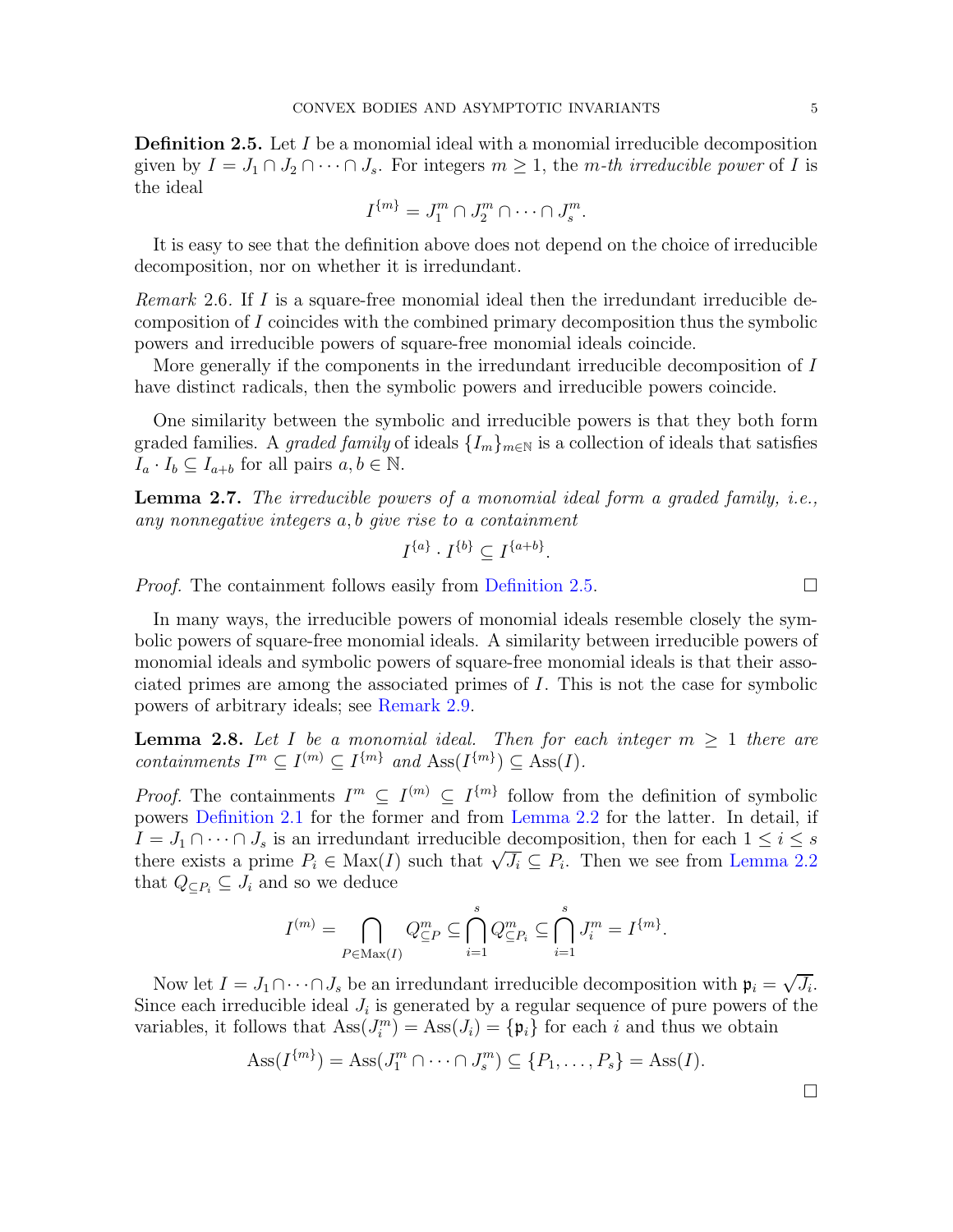Remark 2.9. [Lemma 2.8](#page-4-1) reveals that the irreducible powers of monomial ideals enjoy a property that the symbolic powers of monomial ideals which possess embedded primes do not enjoy. Specifically, it is not in general true that the associated primes of the symbolic powers are restricted to a subset of  $\text{Ass}(I)$ . For example, the ideal

$$
I = (x, y) \cap (x, z) \cap (x, w) \cap (y, z) \cap (y, w) \cap (z, w) \cap (x, y, z, w)^4
$$

has the property that  $\text{Ass}(I^{(2)})$  contains the primes  $(x, y, z), (x, y, w), (x, z, w)$  and  $(y, z, w)$  in addition to the associated primes of I.

#### 3. Convex bodies associated to powers of monomial ideals

3.1. The symbolic and irreducible polyhedra of a monomial ideal. In this section we define new convex bodies associated to decompositions of monomial ideals. In our main cases of interest these convex bodies will be polyhedra. A polyhedron can be defined in two different manners, either as convex hulls of a set of points in Euclidean space or as a finite intersection of half spaces. All polyhedra considered in this section will be unbounded.

**Definition 3.1.** For a monomial ideal I, the *Newton polyhedron* of I, denoted  $NP(I)$ , is the convex hull of the exponent vectors for all the monomials in I

$$
NP(I) = \text{convex hull}\{\mathbf{a} \in \mathbb{N}^n \mid \mathbf{x}^{\mathbf{a}} \in I\}.
$$

One of the useful properties of Newton polyhedra is that they scale linearly upon taking ordinary powers of ideals, namely the following identity holds for all  $m \in \mathbb{N}$ :

$$
NP(I^m) = mNP(I).
$$

The situation becomes more complicated upon considering Newton polyhedra for the symbolic powers or for the irreducible powers, as taking Newton polyhedra does not commute with intersections of ideals. Specifically, there is always a containment

$$
NP(J_1 \cap \cdots \cap J_s) \subseteq NP(J_1) \cap \cdots \cap NP(J_s),
$$

but this rarely becomes an equality. However, we shall see that there is an asymptotic sense in which Newton polyhedra can be taken to commute with intersections of ideals. To elaborate on this, we introduce two more convex bodies, one corresponding to each of the notions of symbolic and irreducible powers introduced in the previous section.

<span id="page-5-1"></span>Following [\[CEHH17,](#page-19-2) Definition 5.3], which in turn takes inspiration from [Lemma 2.2,](#page-3-0) we define a symbolic polyhedron associated to a monomial ideal.

**Definition 3.2.** The *symbolic polyhedron* of a monomial ideal I with primary decomposition  $I = Q_1 \cap \cdots \cap Q_s$  is

$$
SP(I) = \bigcap_{P \in \text{Max}(I)} NP(Q_{\subseteq P}) \quad \text{where} \quad Q_{\subseteq P} = \bigcap_{\sqrt{Q_i} \subseteq P} Q_i.
$$

<span id="page-5-0"></span>Similarly, with inspiration taken from [Definition 2.5,](#page-3-2) we introduce a new convex body termed the irreducible polyhedron.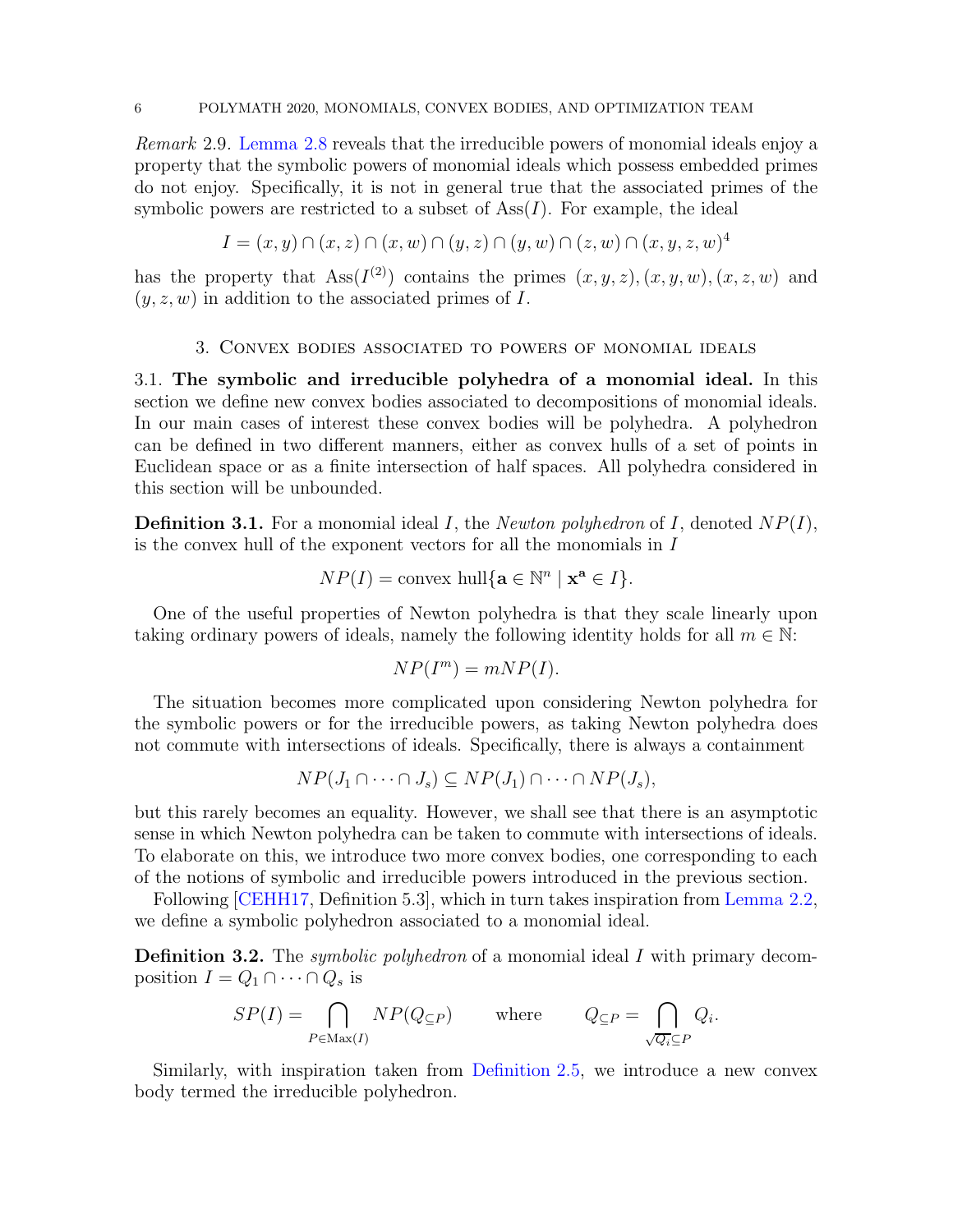**Definition 3.3.** The *irreducible polyhedron* of a monomial ideal I with irreducible decomposition  $I = J_1 \cap \cdots \cap J_s$  is

$$
IP(I) = NP(J_1) \cap \cdots \cap NP(J_s).
$$

Remark 3.4. If I is a square-free monomial ideal or more generally an ideal such that the radicals of the irredundant irreducible components are distinct, then  $IP(I) = SP(I)$ .

We supplement the description of the irreducible polyhedron in [Definition 3.3](#page-5-0) by providing equations for hyperplanes supporting the facets of the polyhedron, which we term bounding hyperplanes. We term the linear inequalities describing a polyhedron as an intersection of half spaces its bounding inequalities.

Establishing the bounding inequalities for the symbolic polyhedron of an arbitrary monomial ideal is generally an infeasible task. However, the analogous task is considerably easier for the irreducible polyhedron.

<span id="page-6-2"></span>Lemma 3.5. The bounding inequalities for the irreducible polyhedron of a monomial ideal I are read off a monomial irreducible decomposition  $I = J_1 \cap \cdots J_s$  as follows: if for each  $1 \leq i \leq s$  we have  $J_i = (x_{i1}^{a_{i1}}, \ldots, x_{ih_i}^{a_{ih_i}})$  $\{x_{ih_i}\}_{i,h_i}$ , where  $x_{ij} \in \{x_1, \ldots, x_n\},\$  then setting  $y_{ij} = y_k$  if and only if  $x_{ij} = x_k$  yields that  $IP(I)$  is the set of points  $\mathbf{y} = (y_1, \ldots, y_n) \in$  $\mathbb{R}^n$  which satisfy the system of inequalities

(3.1)  $\sqrt{ }$  $\Big\}$  $\overline{\mathcal{L}}$ 1  $\frac{1}{a_{11}}y_{11} + \cdots + \frac{1}{a_{1k}}$  $\frac{1}{a_{1h_1}}y_{1h_1} \geq 1$ . . . 1  $\frac{1}{a_{s1}}y_{s_1} + \cdots + \frac{1}{a_{sk}}$  $\frac{1}{a_{sh_s}}y_{sh_s}\geq 1$  $y_1, \ldots, y_n \geq 0$ 

*Proof.* For each irreducible component  $J_i$  we have that  $NP(J_i)$  is the complement within the positive orthant of  $\mathbb{R}^n$  of a simplex with vertices given by the origin and the exponent vectors of the minimal monomial generators  $x_{i1}^{a_{i1}}, \ldots, x_{ih_i}^{a_{ih_i}}$  $\sum_{i}^{a_{ih_i}}$  for  $J_i$ , that is,

.

<span id="page-6-0"></span>
$$
NP(J_i) = \begin{cases} \frac{1}{a_{i1}}y_{i1} + \dots + \frac{1}{a_{ih_i}}y_{ih_i} \ge 1\\ y_1, \dots, y_d \ge 0. \end{cases}
$$

Equation [\(3.1\)](#page-6-0) collects together all the inequalities of each  $NP(J_i)$  according to [Definition 3.3.](#page-5-0)  $\Box$ 

We next give an account of the containments between the three polyhedra discussed above. This is based upon observing that more refined decompositions of an ideal will yield larger polyhedra. We make this precise in the following lemma.

<span id="page-6-1"></span>**Lemma 3.6.** Assume given two collections of monomial ideals  $I_1, \ldots, I_t$  and  $J_1, \ldots, J_s$ such that the latter refines the former, that is, for each  $1 \leq j \leq s$  there exists  $1 \leq i_j \leq t$ such that  $I_{i_j} \subseteq J_j$ . Then there is a containment of polyhedra

$$
NP(I_1) \cap \cdots \cap NP(I_t) \subseteq NP(J_1) \cap \cdots \cap NP(J_s).
$$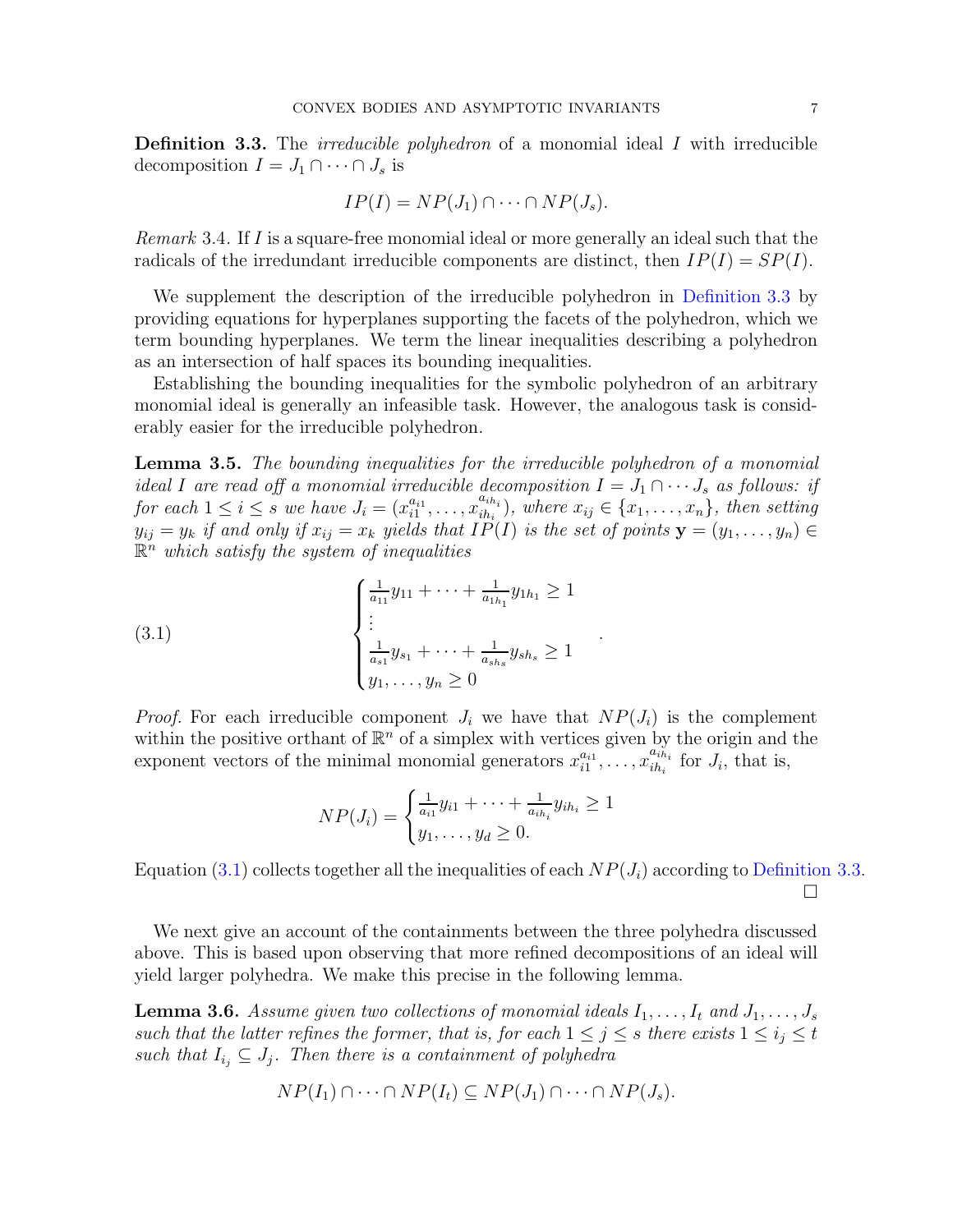*Proof.* Employing the hypothesis that for each  $1 \leq j \leq s$  there exists  $1 \leq i_j \leq t$ such that  $I_{i_j} \subseteq J_j$ , we deduce that  $NP(I_{i_j}) \subseteq NP(J_i)$ . Thus we obtain the desired containments

$$
NP(I_1) \cap \cdots \cap NP(I_t) \subseteq NP(I_{j_i}) \cap \cdots \cap NP(I_{j_s}) \subseteq NP(J_1) \cap \cdots \cap NP(J_s).
$$

<span id="page-7-0"></span>With this key ingredient in hand we established the containments between the three types of polyhedra considered in this paper.

Theorem 3.7. For any monomial ideal I the following containments hold:  $NP(I) \subseteq SP(I) \subseteq IP(I)$ .

*Proof.* Let  $I = J_1 \cap \cdots \cap J_s$  be a monomial irreducible decomposition and note that it is also a primary decomposition. Hence the combined primary decomposition  $I =$  $P \in \text{Max}(I)$   $Q \subseteq P$  can be computed using  $Q \subseteq P = \bigcap_{\sqrt{J_i} \subseteq P} J_i$  according to [Remark 2.3.](#page-3-4) This shows that the irreducible decomposition refines the combined decomposition in the sense that for each  $1 \leq j \leq s$  there exists  $P_j \in \text{Max}(\underline{I})$  such that  $Q_{\subseteq P_j} \subseteq J_j$ . Indeed, this is the case for each  $P \in \text{Max}(I)$  such that  $\sqrt{J_j} \subseteq P$  and such a prime exists by finiteness of the poset  $\text{Ass}(I)$ .

Now we apply [Lemma 3.6](#page-6-1) to obtain the second desired containment

$$
SP(I) = \bigcap_{P \in \text{Max}(I)} NP(Q_{\subseteq P}) \subseteq \bigcap_{j=1}^{s} NP(J_j) = IP(I).
$$

The remaining containment,  $NP(I) \subseteq SP(I)$  can be deduced by applying [Lemma 3.6](#page-6-1) to the trivial decomposition  $I = I$  and its refinement  $I = \bigcap_{P \in \text{Max}(I)} Q_{\subseteq P}$ .

 $\Box$ 

3.2. Asymptotic Newton polyhedra for graded families of monomial ideals. Let  $\{I_m\}_{m\geq 1}$  denote a graded family of monomial ideals. By definition, such a family satisfies containments  $I_a \cdot I_b \subseteq I_{a+b}$  for each pair  $a, b \in \mathbb{N}$ . We define a convex body capturing the asymptotics of each such family. This construction bears some resemblance to the Newton-Okounkov bodies of [\[LM09,](#page-20-3) [KK12\]](#page-20-4). A similar construction appears in [\[May14\]](#page-20-5) but for a different family of monomial ideals.

<span id="page-7-1"></span>**Definition 3.8.** Given a graded family of monomial ideals  $\mathcal{I} := \{I_m\}_{m\geq 1}$ , the *limiting* body associated to this family is

$$
\mathcal{C}(\mathcal{I}) = \bigcup_{m \to \infty} \frac{1}{m} NP(I_m).
$$

If the limiting body is a polyhedron, we call it the asymptotic Newton polyhedron associated to the family  $\mathcal I$ . For an example of non polyhedral limiting body see [Remark 3.14.](#page-9-0)

**Example 3.9.** For the family of ordinary powers  $\{I^m\}_{m\in\mathbb{N}}$  of a monomial ideal, the sequence  $\frac{1}{m}NP(I^m)$  is constant, each term being equal to  $NP(I)$ . Thus the asymptotic Newton polyhedron associated to the family of ordinary powers of  $I$  is none other than the Newton polyhedron of I itself.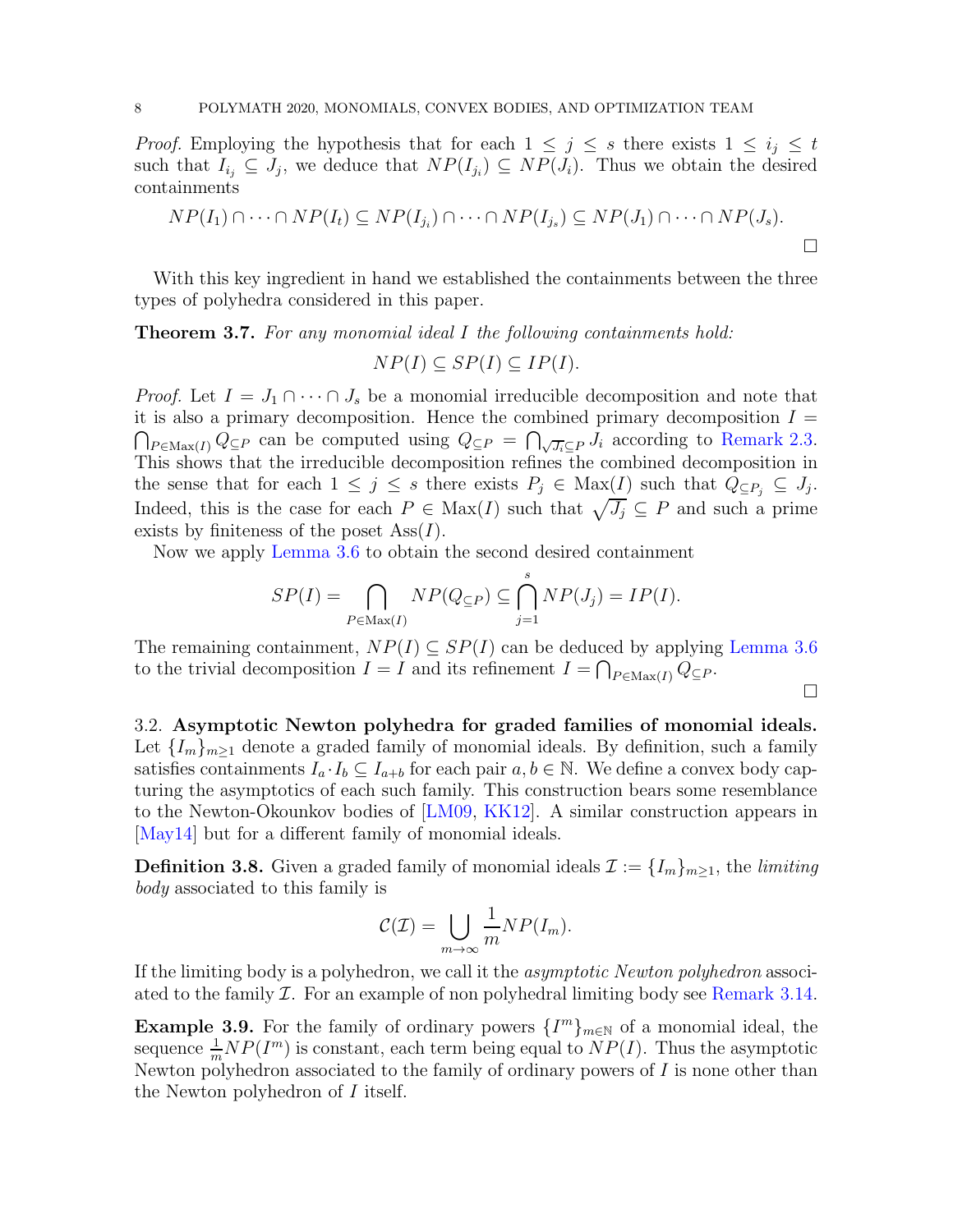Lemma 3.10. The limiting body for a graded family of monomial ideals is a convex body.

*Proof.* Let  $\mathcal{I} = \{I_m\}_{m\geq 1}$  be a graded family of monomial ideals. This implies that  $(I_m)^k \subseteq I_{mk}$  for all  $k \geq 1$  and hence  $\frac{1}{m}NP(I_m) \subseteq \frac{1}{mk}NP(I_{mk})$ . Now let  $\mathbf{a}, \mathbf{b} \in P(\mathcal{I})$ and suppose  $\mathbf{a} \in \frac{1}{a}NP(I_a)$  and  $\mathbf{b} \in \frac{1}{b}NP(I_b)$ . Then by the preceding argument  $\mathbf{a}, \mathbf{b}$ are points of the same convex body  $\frac{1}{ab}NP(I_{ab})$ , which is a subset of  $\mathcal{C}(\mathcal{I})$ . Thus any convex combination of **a**, **b** is also in  $\frac{1}{ab}NP(I_{ab})$  and hence in  $C(\mathcal{I})$ .

We consider special types of graded families arising from decompositions into monomial normal ideals. In this scenario the limiting body is a polyhedron that can be described explicitly.

<span id="page-8-0"></span>**Theorem 3.11.** Let I be a monomial ideal equipped with a decomposition into monomial ideals  $I = J_1 \cap \cdots \cap J_s$ . Consider the graded family  $\mathcal{I} = \{I_m\}_{m \geq 1}$  where

$$
I_m = J_1^m \cap \dots \cap J_s^m
$$

.

Then the asymptotic Newton polyhedron of this family can be described equivalently as

$$
C(\mathcal{I})=NP(J_1)\cap\cdots\cap NP(J_s).
$$

*Proof.* Let  $\mathcal{Q} = \bigcap_{i=1}^s NP(J_i)$ . First we see that for each  $m \geq 1$  one has the containment  $\frac{1}{m}NP(I_m) \subseteq Q$ . Indeed, since  $I_m = J_1^m \cap \cdots \cap J_s^m$ , we have  $NP(I_m) \subseteq \bigcap_{i=1}^s NP(J_i^m) =$  $m \cdot \mathcal{Q}$ . This yields the inclusion  $\mathcal{C}(\mathcal{I}) \subseteq \mathcal{Q}$ .

Next, for the opposite containment, we will show that for each  $1 \leq i \leq s$  every point of  $Q \cap \mathbb{Q}^n$  is in  $\mathcal{C}(\mathcal{I})$ . This is enough to guarantee the containment  $Q \subseteq \mathcal{C}(\mathcal{I})$ , since all the vertices of the former polyhedron have rational coordinates. Thus assume  $\mathbf{a} \in \mathcal{Q} \cap \mathbb{Q}^n$  and hence  $\mathbf{a} \in NP(J_i) \cap \mathbb{Q}^n$  for  $1 \leq i \leq s$ . Fix i and let  $\mathbf{v}_1, \ldots, \mathbf{v}_t$  be the vertices of the polyhedron  $NP(J_i)$ . Since these correspond to a subset of the monomial generators of  $J_i$  we notice that  $\mathbf{v}_j \in \mathbb{Z}^n$  for  $1 \leq j \leq t$  and

$$
NP(J_i) = \text{convex hull}\{\mathbf{v}_1, \dots, \mathbf{v}_t\} + \mathbb{R}_{\geq 0}^n.
$$

By a version of Cartheodory's theorem for unbounded polyhedra [\[CEHH17,](#page-19-2) Theorem 5.1] we can write

$$
\mathbf{a} = \sum_{j=1}^n \lambda_j \mathbf{v}_{i_j} + \sum_{j=1}^n c_j \mathbf{e}_j,
$$

where  $\lambda_j, c_j \geq 0$  are rational numbers satisfying  $\sum_{j=1}^n \lambda_j = 1$ . Let m be the least common multiple of the denominators of the rational numbers  $\lambda_j$ ,  $c_j$  for  $1 \leq j \leq n$ . Multiplying the equation displayed above by  $m$  we deduce the identity

$$
m\mathbf{a} = \sum_{j=1}^{n} m\lambda_j \mathbf{v}_{i_j} + \sum_{j=1}^{n} mc_j \mathbf{e}_j,
$$

where  $\sum_{j=1}^n m\lambda_j = m$  and  $m\lambda_j \in \mathbb{N}$  for  $1 \leq j \leq t$ . This yields that  $\mathbf{x}^{m\mathbf{a}} \in J_i^m$  and since the argument holds for each i, we deduce that  $\mathbf{x}^{m\mathbf{a}} \in \bigcap_{i=1}^{s} J_i^m = I_m$ . Based on this we see that  $\mathbf{a} \in \frac{1}{m} NP(I_m) \subseteq \mathcal{Q}$ , as desired.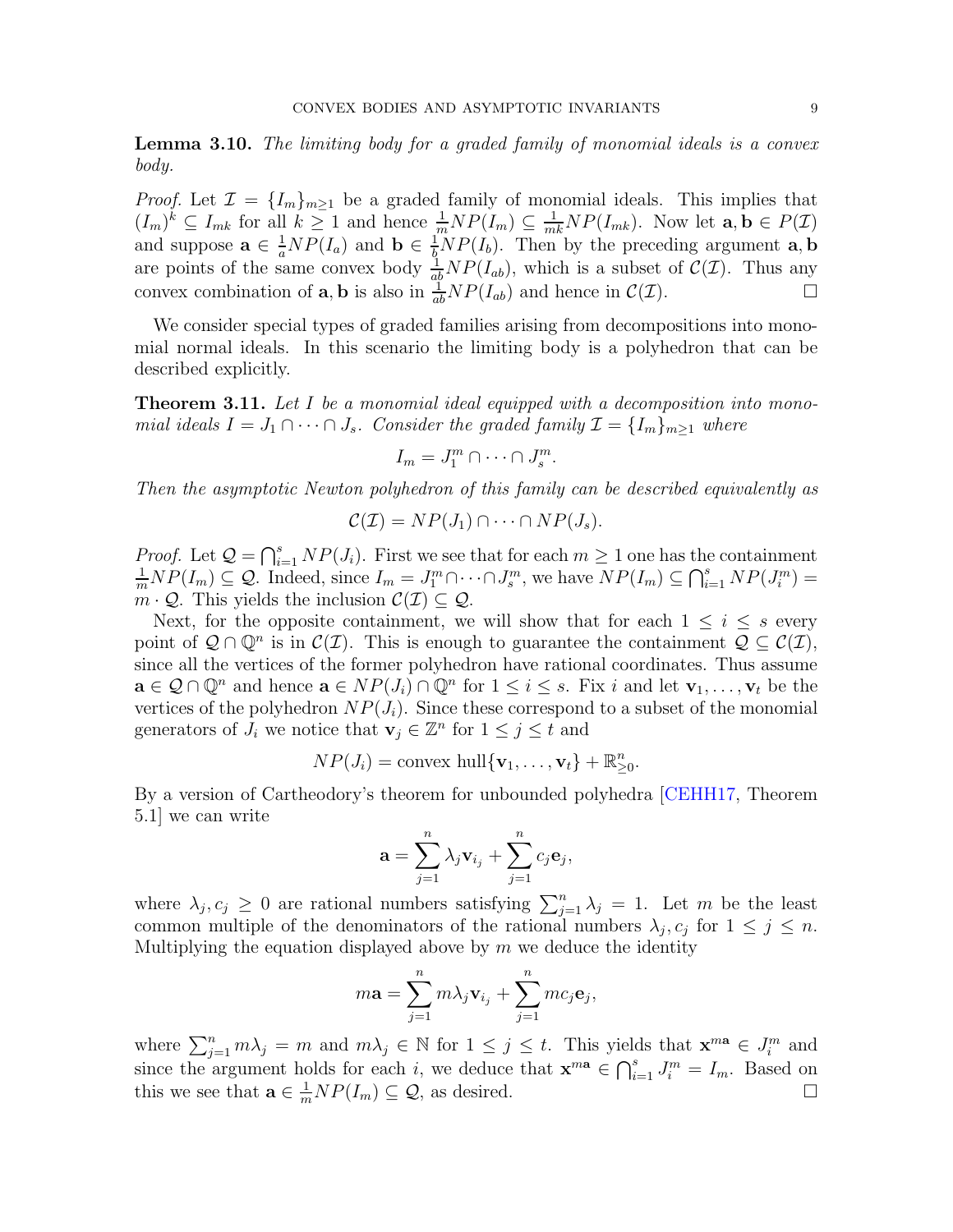#### 10 POLYMATH 2020, MONOMIALS, CONVEX BODIES, AND OPTIMIZATION TEAM

The previous theorem allows us to identify the symbolic and irreducible polyhedra as asymptotic Newton polyhedra for the graded families of symbolic powers and irreducible powers of a monomial ideals respectively.

Corollary 3.12. Let I be a monomial ideal. Then the asymptotic Newton polyhedron of the family of symbolic powers  $\{I^{(m)}\}_{m\geq 1}$  is the symbolic polyhedron  $SP(I)$ .

*Proof.* This follows by applying [Theorem 3.11](#page-8-0) to the family of symbolic powers, which is defined in terms of the decomposition  $I = \bigcap_{P \in \text{Max}(I)} Q_{\subseteq P}$  with  $Q_{\subseteq P} = IR_P \cap R$ . Together with [Definition 3.2,](#page-5-1) this result yields the claim.

Corollary 3.13. Let I be a monomial ideal. Then the asymptotic Newton polyhedron of the family  $\{I^{\{m\}}\}_{m\geq 1}$  of irreducible powers is the irreducible polyhedron  $IP(I)$ .

Proof. By [Definition 2.5,](#page-3-2) we are in the setting of [Theorem 3.11](#page-8-0) where the family of irreducible powers is defined in terms of a monomial irreducible decomposition  $I =$  $\bigcap_{i=1}^s J_i$ . Thus [Theorem 3.11](#page-8-0) and [Definition 3.3](#page-5-0) yield the desired conclusion.

<span id="page-9-0"></span>Remark 3.14. Limiting bodies for arbitrary graded families of monomial ideals can fail to be polyhedral. Consider for example, the family  $\mathcal I$  of monomial ideals  $I_m \subseteq k[x, y]$ such that  $x^a y^b \in I_m$  if and only if  $ab \ge m$ . Then  $\mathcal{C}(\mathcal{I}) = \{(a, b) \mid ab \ge 1, a \ge 0, b \ge 0\}$ is a non-polyhedral convex region in  $\mathbb{R}^2$ .

# 4. Asymptotic invariants for families of monomial ideals

4.1. Asymptotic initial degrees and linear optimization. In this section we define asymptotic invariants for graded families of monomial ideals which are derived from their initial degree. For a homogeneous ideal I the initial degree, denoted  $\alpha(I)$ , is the least degree of a non zero element of I.

<span id="page-9-1"></span>**Definition 4.1.** For a graded family of ideals  $\mathcal{I} = \{I_m\}_{m\geq1}$  define the asymptotic *initial degree* of the family to be  $\alpha(\mathcal{I}) = \lim_{m \to \infty} \frac{\alpha(I_m)}{m}$  $\frac{Imh}{m}$ .

<span id="page-9-2"></span>Remark 4.2. The existence of the limit in [Definition 4.1](#page-9-1) is ensured by Farkas's lemma [\[Far02\]](#page-19-11) by means of the subadditivity of the sequence of initial degrees  $\{\alpha(I_m)\}_{m>1}$ . In turn, the subadditivity arises from the graded family property, as the containments  $I_aI_b \subseteq I_{a+b}$  give rise to inequalities  $\alpha(I_{a+b}) \leq \alpha(I_a) + \alpha(I_b)$  for all integers  $a, b \geq 1$ . Farkas's lemma also gives that the limit in [Definition 4.1](#page-9-1) is equal to the infimum of the respective sequence.

Applying the definition for asymptotic initial degree of the family of symbolic powers recovers the notion of Waldschmidt constant introduced in [\[Wal77\]](#page-20-8) and studied widely in the literature starting with the inspiring paper [\[BH10\]](#page-19-4).

**Definition 4.3.** Let I be a homogeneous ideal. The asymptotic initial degree of the family of symbolic powers  $\{I^{(m)}\}_{m\geq 1}$  is termed the *Waldschmidt constant* of I and defined as follows

$$
\widehat{\alpha}(I) = \lim_{m \to \infty} \frac{\alpha(I^{(m)})}{m}.
$$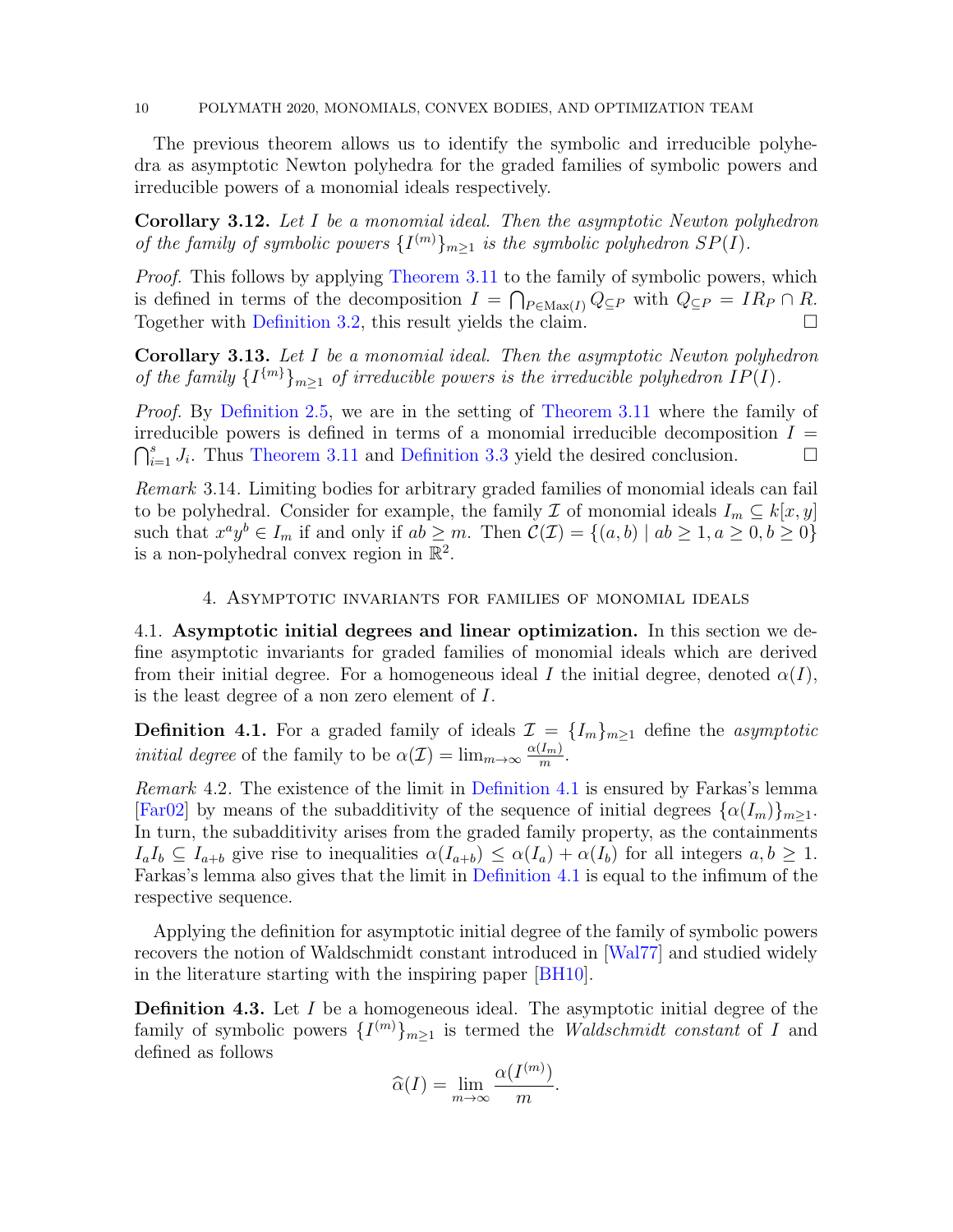Applying the definition for asymptotic initial degree of the family of irreducible powers yields a novel invariant.

**Definition 4.4.** Let  $I$  be a monomial ideal. The asymptotic initial degree of the family of irreducible powers  $\{I^{\{m\}}\}_{m\geq 1}$  is termed the *naive Waldschmidt constant* of I and defined as follows

$$
\widetilde{\alpha}(I) = \lim_{m \to \infty} \frac{\alpha(I^{\{m\}})}{m}.
$$

We now show that asymptotic initial degrees for families of monomial ideals are solutions to an optimization problem. Note that the initial degree of a monomial ideal I can be expressed as the solution of a linear programming problem in the following manner:

<span id="page-10-0"></span>(4.1) 
$$
\alpha(I) = \min\{y_1 + \cdots + y_n \mid (y_1, \cdots, y_n) \in NP(I)\}.
$$

This is because the optimal solution is attained at a vertex of  $NP(I)$  and the vertices of  $NP(I)$  correspond to a subset of the minimal generators of I. We see below that the asymptotic initial degree for a graded family of monomial ideals can also be expressed as an optimization problem. Moreover, the feasible set is the limiting body of the family as defined in [Definition 3.8.](#page-7-1)

**Theorem 4.5.** Let  $\mathcal{I} = \{I_m\}_{m>1}$  be a graded family of monomial ideals. Then  $\alpha(\mathcal{I})$  is the solution of the following optimization problem

minimize 
$$
y_1 + \cdots + y_n
$$
  
subject to  $(y_1, \cdots, y_n) \in \overline{C(\mathcal{I})}$ ,

where  $\overline{C(\mathcal{I})}$  denotes the closure of  $C(\mathcal{I})$  in the Euclidean topology of  $\mathbb{R}^n$ .

*Proof.* Recall from [Remark 4.2](#page-9-2) the alternate definition  $\alpha(\mathcal{I}) = \inf_{m \geq 1} \frac{\alpha(I_m)}{m}$  $\frac{I_{m}}{m}$ . From  $(4.1)$  we deduce  $\alpha(I_m) = \min\{y_1 + \cdots + y_n \mid (y_1, \cdots, y_n) \in NP(I_m)\}\)$ , hence there are equalities

$$
\frac{\alpha(I_m)}{m} = \min\{y_1 + \dots + y_n \mid (y_1, \dots, y_n) \in \frac{1}{m} NP(I_m)\}.
$$

Now passing to the infimum and denoting the solution of the optimization problem in the statement of the theorem by  $\beta$ , we deduce

$$
\alpha(\mathcal{I}) = \inf_{m \ge 1} \frac{\alpha(I_m)}{m} = \inf_{m \ge 1} \left\{ \min\{y_1 + \dots + y_n \mid (y_1, \dots, y_n) \in \frac{1}{m} NP(I_m) \} \right\}
$$

$$
= \inf \{y_1 + \dots + y_n \mid (y_1, \dots, y_n) \in \bigcup_{m \ge 1} \frac{1}{m} NP(I_m) = \mathcal{C}(\mathcal{I}) \}
$$

$$
= \min \{y_1 + \dots + y_n \mid (y_1, \dots, y_n) \in \overline{\mathcal{C}(\mathcal{I})} \} = \beta.
$$

<span id="page-10-1"></span>Applying this theorem, we are able to recover a result relating the Waldschmidt constant to the symbolic polyhedron from [\[CEHH17,](#page-19-2) Corollary 6.3] and [\[BCG](#page-19-3)<sup>+</sup>16, Theorem 3.2]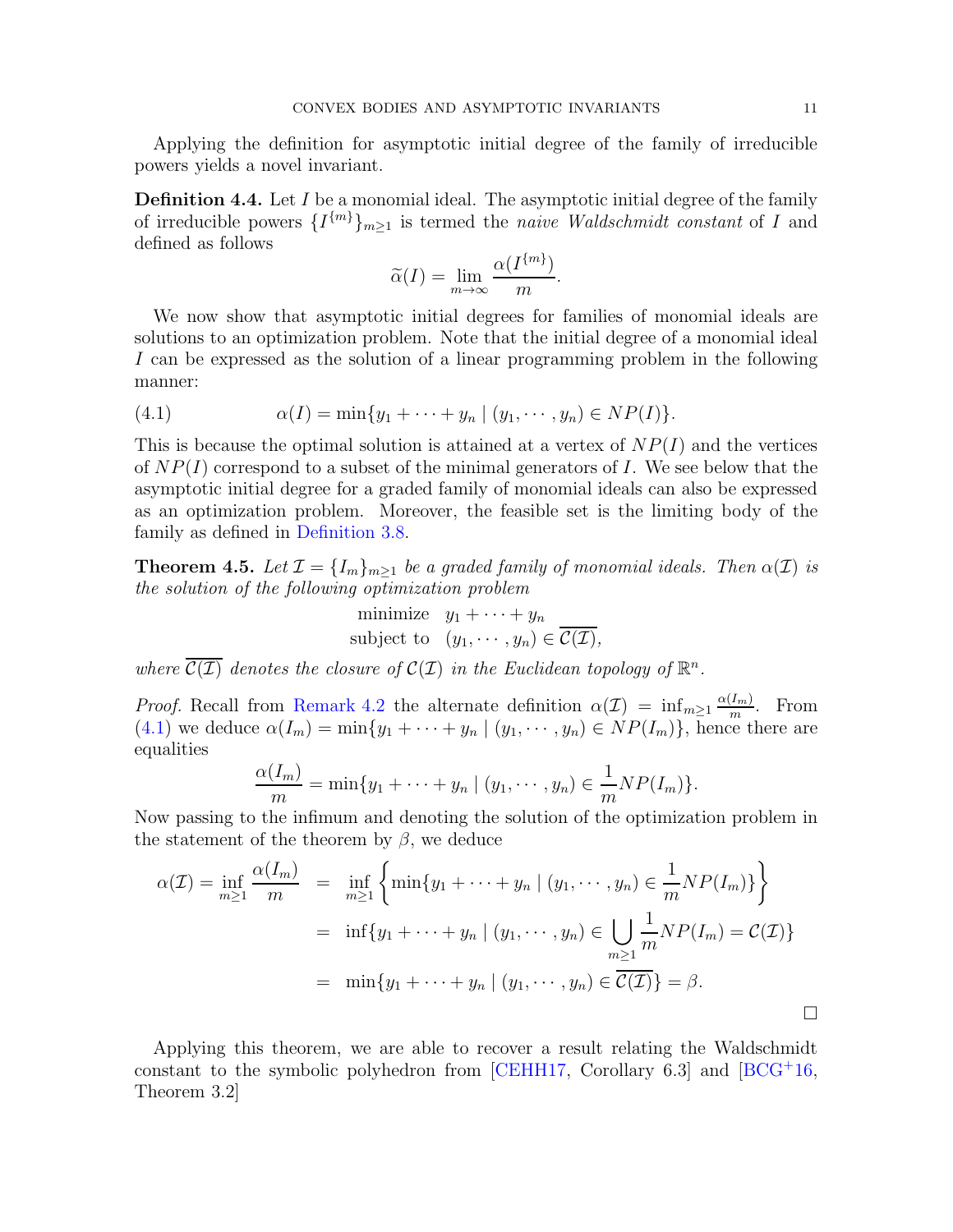Corollary 4.6. The Waldschmidt constant of a monomial ideal I is the solution to the following linear optimization problem with feasible region given by its symbolic polyhedron:

minimize 
$$
y_1 + \cdots + y_n
$$
  
subject to  $(y_1, \cdots, y_n) \in SP(I)$ .

<span id="page-11-0"></span>Corollary 4.7. The naive Waldschmidt constant of a monomial ideal I is the solution to the following linear optimization problem with feasible region given by its irreducible polyhedron:

minimize 
$$
y_1 + \cdots + y_n
$$
  
subject to  $(y_1, \cdots, y_n) \in IP(I)$ .

<span id="page-11-1"></span>From the containments in [Theorem 3.7](#page-7-0) and the above two corollaries we deduce inequalities relating the various asymptotic initial degrees.

**Proposition 4.8.** For any monomial ideal I there is an inequality  $\tilde{\alpha}(I) \leq \hat{\alpha}(I) \leq \alpha(I)$ .

*Proof.* [Theorem 3.7](#page-7-0) gives  $NP(I) \subseteq SP(I) \subseteq IP(I)$  and taking the minimum value of the sum of the coordinates of any point in these convex bodies turns containments into reverse inequalities. These minimum values are  $\tilde{\alpha}(I)$  for  $SP(I)$  and  $\hat{\alpha}(I)$  for  $IP(I)$  by [Corollary 4.6](#page-10-1) and [Corollary 4.7](#page-11-0) respectively and  $\alpha(I)$  for  $NP(I)$  by equation [\(4.1\)](#page-10-0).  $\Box$ 

Under special circumstances, we may also deduce equality between the asymptotic invariants discussed above.

**Proposition 4.9.** If I is a monomial ideal whose irredundant irreducible components have distinct radicals, then  $\widehat{\alpha}(I) = \widetilde{\alpha}(I)$ . In particular, this equality holds when I is square-free.

Proof. The equality follows from [Corollary 4.6](#page-10-1) and [Corollary 4.7](#page-11-0) after noticing that  $SP(I) = IP(I)$  under the given hypothesis, according to [Remark 2.6.](#page-4-2)

4.2. Lower bounds on asymptotic initial degrees. [Proposition 4.8](#page-11-1) establishes that the initial degree of I is an upper bound for both  $\tilde{\alpha}(I)$  and  $\hat{\alpha}(I)$ . This upper bound is attained, for example, when  $I$  is an irreducible monomial ideal, hence a complete intersection, and thus  $I^{m} = I^{(m)} = I^{m}$  for each integer  $m \geq 1$ .

We now discuss lower bounds for the asymptotic invariants  $\tilde{\alpha}(I)$  and  $\hat{\alpha}(I)$ . These are formulated in terms of the initial degree of  $I$  and an invariant termed big-height, which is defined as follows:

big-height( $I$ ) = max{ht( $P$ ) |  $P \in \text{Ass}(I)$ }.

For the Waldschmidt constant the following lower bounds are either known or conjectured to be true. An inequality similar to [Proposition 4.10](#page-11-2) first appeared in [\[Sko77,](#page-20-7) [Wal77\]](#page-20-8) and was proven in the generality given here in [\[HH13\]](#page-20-9).

<span id="page-11-2"></span>Proposition 4.10 (Skoda bound). For any homogeneous ideal I the following inequality holds

$$
\widehat{\alpha}(I) \ge \frac{\alpha(I)}{\text{big-height}(I)}.
$$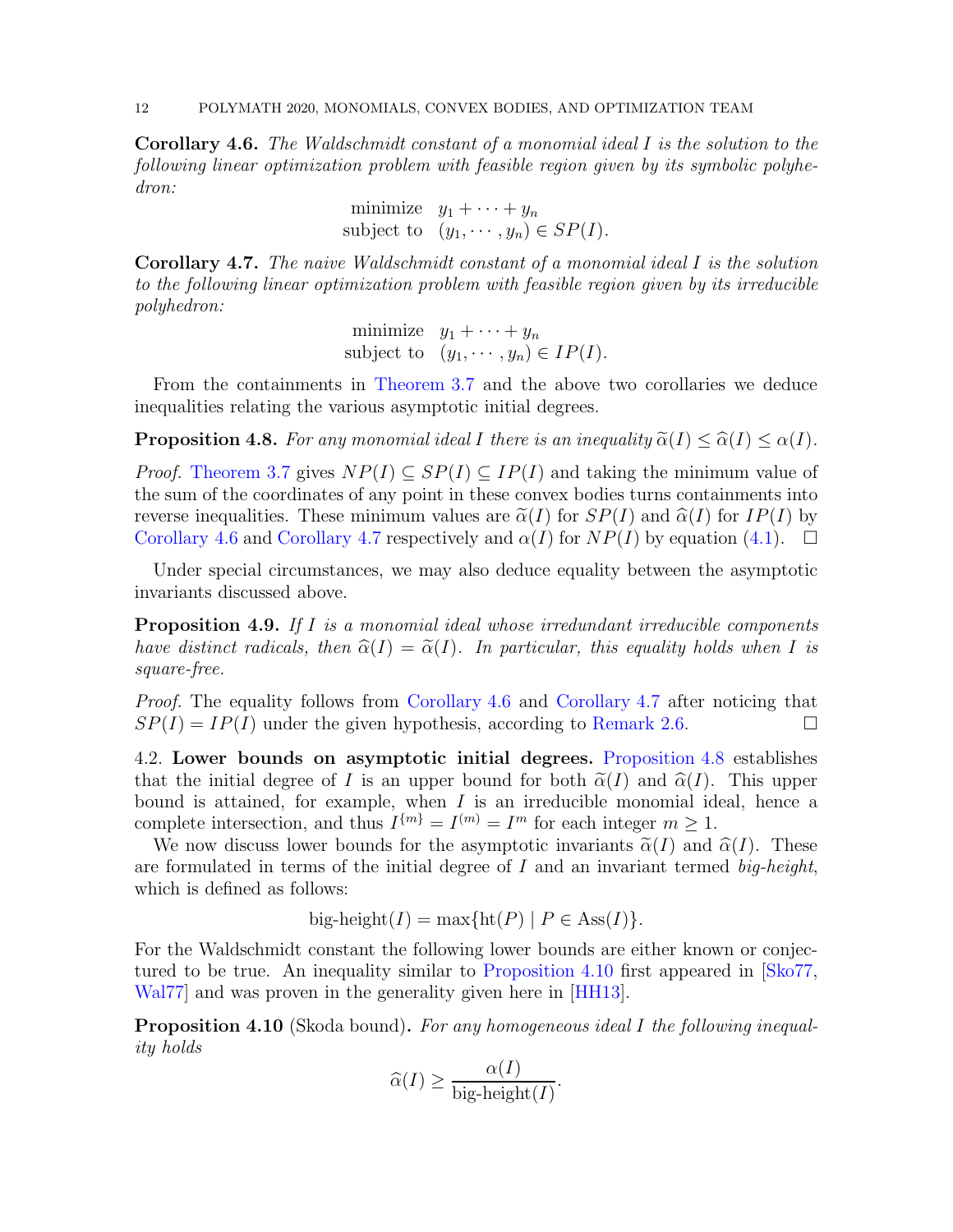<span id="page-12-0"></span>The following conjecture proposing a stronger bound has been formulated in [\[CEHH17,](#page-19-2) Conjecture 6.6].

Conjecture 4.11 (Chudnovsky bound). For a monomial ideal I the following inequality is obeyed:

$$
\widehat{\alpha}(I) \ge \frac{\alpha(I) + \text{big-height}(I) - 1}{\text{big-height}(I)}.
$$

The Chudnovsky bound in [Conjecture 4.11](#page-12-0) is known to hold true for square-free monomial ideals cf. [\[BCG](#page-19-3)<sup>+</sup>16, Theorem 5.3].

We now proceed to convey lower bounds for the asymptotic irreducible degree  $\tilde{\alpha}(I)$ , by analogy to the bounds discussed above for  $\hat{\alpha}(I)$ . First we prove a Skoda-type lower bound.

**Theorem 4.12.** Let I be a monomial ideal. Then  $\tilde{\alpha}(I) \ge \frac{\alpha(I)}{\text{big-height}}$  $\frac{\alpha(I)}{\text{big-height}(I)}$ .

*Proof.* We proceed by adapting the proof of  $[BCG^+16, Theorem 5.3]$ .

Let I be a monomial ideal with big-height  $e$  and irredundant irreducible decomposition  $I = J_1 \cap \cdots \cap J_s$ . We know from [Corollary 4.7](#page-11-0) that  $\tilde{\alpha}(I)$  is the minimum value of  $y_1 + \cdots + y_n$  over  $IP(I)$  and from [Lemma 3.5](#page-6-2) that, if for each  $i = 1, \ldots, s$  $J_i = (x_{i1}^{a_{i1}}, \ldots, x_{ih_i}^{a_{ih_i}})$  $\sum_{i}^{a_{i}n_{i}}$ , then the bounding inequalities for this polyhedron are

$$
IP(I) = \begin{cases} \frac{1}{a_{11}}y_{11} + \dots + \frac{1}{a_{1h_1}}y_{1h_1} \ge 1\\ \dots \\ \frac{1}{a_{s1}}y_{s_1} + \dots + \frac{1}{a_{sh_s}}y_{sh_s} \ge 1\\ y_1, \dots, y_n \ge 0 \end{cases}
$$

.

To establish the claim, if suffices to show that, for every  $\mathbf{t} \in IP(I)$ , we have

$$
t_1 + \dots + t_n \ge \frac{\alpha(I)}{\text{big-height}(I)} = \frac{\alpha(I)}{e}
$$

which implies by taking infimums that  $\tilde{\alpha}(I)$ , the minimal value of the sum of coordinates of any point in  $IP(I)$ , will satisfy the desired inequality.

We find a subset of the components of t whose sum is greater or equal to  $\alpha(I)/e$ .

To start, consider a bounding inequality corresponding to an irreducible component  $J_i$ . This takes the form

$$
\frac{1}{a_{i1}}y_{i1} + \dots + \frac{1}{a_{ih_i}}y_{ih_i} \ge 1,
$$

where  $h_i \leq$  big-height $(I)$  is the height of the monomial prime ideal  $\sqrt{J_i}$ . The displayed inequality implies that for  $y = t$  at least one of the terms is greater or equal to  $\frac{1}{e}$ , i.e.,

$$
t_{ij} \ge \frac{a_{ij}}{e}
$$
 for some  $1 \le j \le h_i$  and some integer  $a_{ij} \ge 1$ .

Now, suppose we have found  $t_{k_1}, t_{k_2}, \ldots, t_{k_m}$  such that  $t_{k_1} \geq \frac{a_{k_1}}{e^{e}}$  $\frac{k_1}{e}, \ldots, t_{k_m} \geq \frac{a_{km}}{e}$  $\frac{km}{e}$ , but we have  $a_{k_1} + a_{k_2} + \cdots + a_{k_m} < \alpha(I)$ . Consider the monomial  $x_{k_1}^{a_{k_1}^{a_k}}$  $\frac{a_{k_1}}{k_1}x_{k_2}^{a_{k_2}}$  $a_{k_2} \ldots a_{k_m}^{a_{k_m}}$  $\frac{a_{km}}{k_m}$ . By the assumption, it has degree smaller than  $\alpha(I)$ , so it's not an element of I. Therefore, there is some component  $J_i$  that does not contain this monomial. Repeating the previous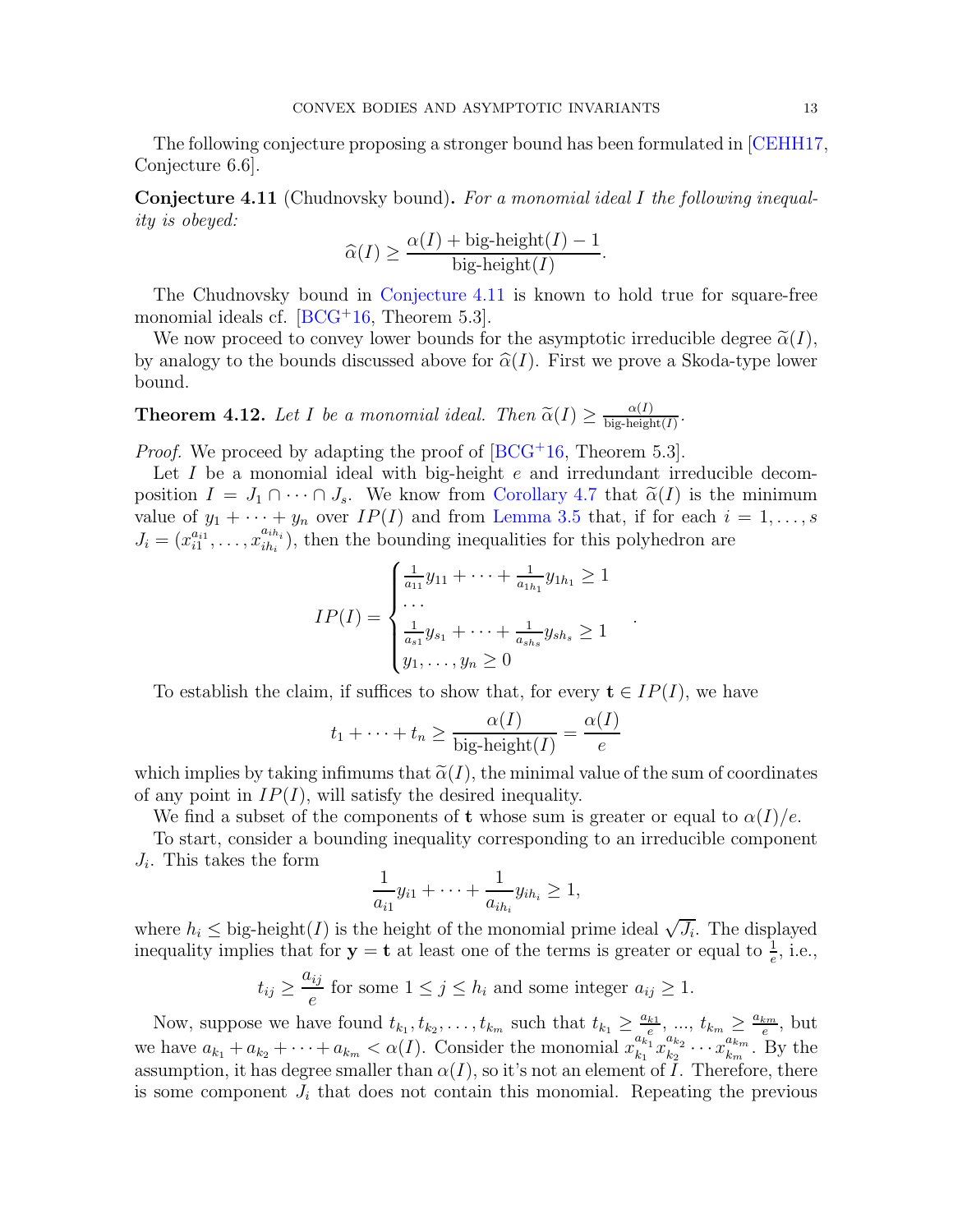argument, from the corresponding inequality we obtain  $t_{k_{m+1}} \geq \frac{a_{ij}}{e}$  $\frac{e^{i j}}{e}$  for some indices *i*, *j*. There are two possibilities depending on whether  $k_{m+1} \in \{k_1, \ldots, k_m\}$  or not:

(1)  $t_{k_{m+1}}$  is not one of  $t_{k_1}, t_{k_2}, \ldots, t_{k_m}$ . Then we set  $a_{k_{m+1}} := a_{ij}$  and we observe that

$$
a_{k_1} + a_{k_2} + \cdots + a_{k_m} + a_{k_{m+1}} > a_{k_1} + a_{k_2} + \cdots + a_{k_m}.
$$

(2)  $t_{k_{m+1}}$  is one of  $t_{k_1}, t_{k_2}, \ldots, t_{k_m}$ , say  $t_{k_{m+1}} = t_{k_\ell}$ . Since the monomial  $x_{k_1}^{a_{k_1}}$  $\frac{a_{k_1}}{k_1}x_{k_2}^{a_{k_2}}$  $\frac{a_{k_2}}{k_2} \cdots x_{k_m}^{a_{k_m}}$  $\iota_{k_{m+1}}$  is one or  $\iota_{k_1}, \iota_{k_2}, \ldots, \iota_{k_m}$ , say  $\iota_{k_{m+1}} - \iota_{k_\ell}$ . Since the monomial  $x_{k_1} x_{k_2} \cdots x_{k_m}$ <br>is not contained in  $J_i$ , it must be that  $a_{ij} > a_{k_\ell}$ . Therefore, we can replace the inequality  $t_{k_j} \geq \frac{a_{k_\ell}}{e}$  $\frac{k_{\ell}}{e}$  by the stronger inequality  $t_{k_j} = t_{k_{m+1}} \geq \frac{a_{ij}}{e}$  $e^{ij}$ . Updating the value of  $a_{k_\ell}$  to  $a_{k_\ell} := a_{ij}$ , this increases the value of the sum  $a_{k_1} + a_{k_2} + \cdots + a_{k_m}$ .

Since in either case the value of the sum  $a_{k_1} + a_{k_2} + \cdots + a_{k_m}$  or  $a_{k_1} + a_{k_2} + \cdots + a_{k_{m+1}}$ increases, we see that iterating this procedure eventually results in positive integers  $a_{k_1}, \ldots a_{k_m}$  such that

$$
a_{k_1} + a_{k_2} + \cdots + a_{k_m} \ge \alpha(I)
$$

as well as in a corresponding set of coordinates of t that satisfy the desired inequality

$$
t_{k_1} + \cdots + t_{k_m} \ge \frac{a_{k_1} + \cdots + a_{k_m}}{e} \ge \frac{\alpha(I)}{e}.
$$

We remark that the direct analogue of the Chudnovsky bound in [Conjecture 4.11](#page-12-0) fails for  $\alpha(I)$ , as shown by the following example.

**Example 4.13.** Consider the ideal  $I = (x^2, xy, y^2) = (x^2, y) \cap (x, y^2) \subseteq k[x, y]$ . The initial degree is  $\alpha(I) = 2$ , the big height is big-height(I) = 2 and the naive Waldschmidt constant is  $\tilde{\alpha}(I) = 4/3$ . The value of the last invariant follows by observing that  $IP(I) = NP(x^2, y) \cap NP(x, y^2)$  has vertices at  $(2, 0), (0, 2)$  and  $(2/3, 2/3)$ . The latter furnishes the solution to the linear program described in [Corollary 4.7.](#page-11-0) Thus have an inequality

$$
\widetilde{\alpha}(I) = \frac{4}{3} < \frac{3}{2} = \frac{\alpha(I) + \text{big-height}(I) - 1}{\text{big-height}(I)}.
$$

However, there are many ideals for which the expression in the Chudnovsky conjec-ture [Conjecture 4.11](#page-12-0) does indeed provide a lower bound on  $\tilde{\alpha}(I)$ . In the next section we give a modified Chudnovsky-type lower bound for  $\tilde{\alpha}(I)$  that applies to all monomial ideals I.

4.3. Powers of the maximal ideal. In this section we determine the naive Waldschmidt constant for the powers of the homogeneous maximal ideal. We will later use this to deduce a Chudnovsky-type lower bound on the naive Waldschmidt constant of ideals primary to the homogeneous maximal ideal.

In the following, we denote by  $\mathfrak{m}_n$  the homogeneous maximal ideal  $(x_1, \ldots, x_n)$  of the polynomials ring  $R = k[x_1, \ldots, x_n]$ . We start by establishing the irredundant irreducible decompositions for the ordinary powers of  $\mathfrak{m}_n$ .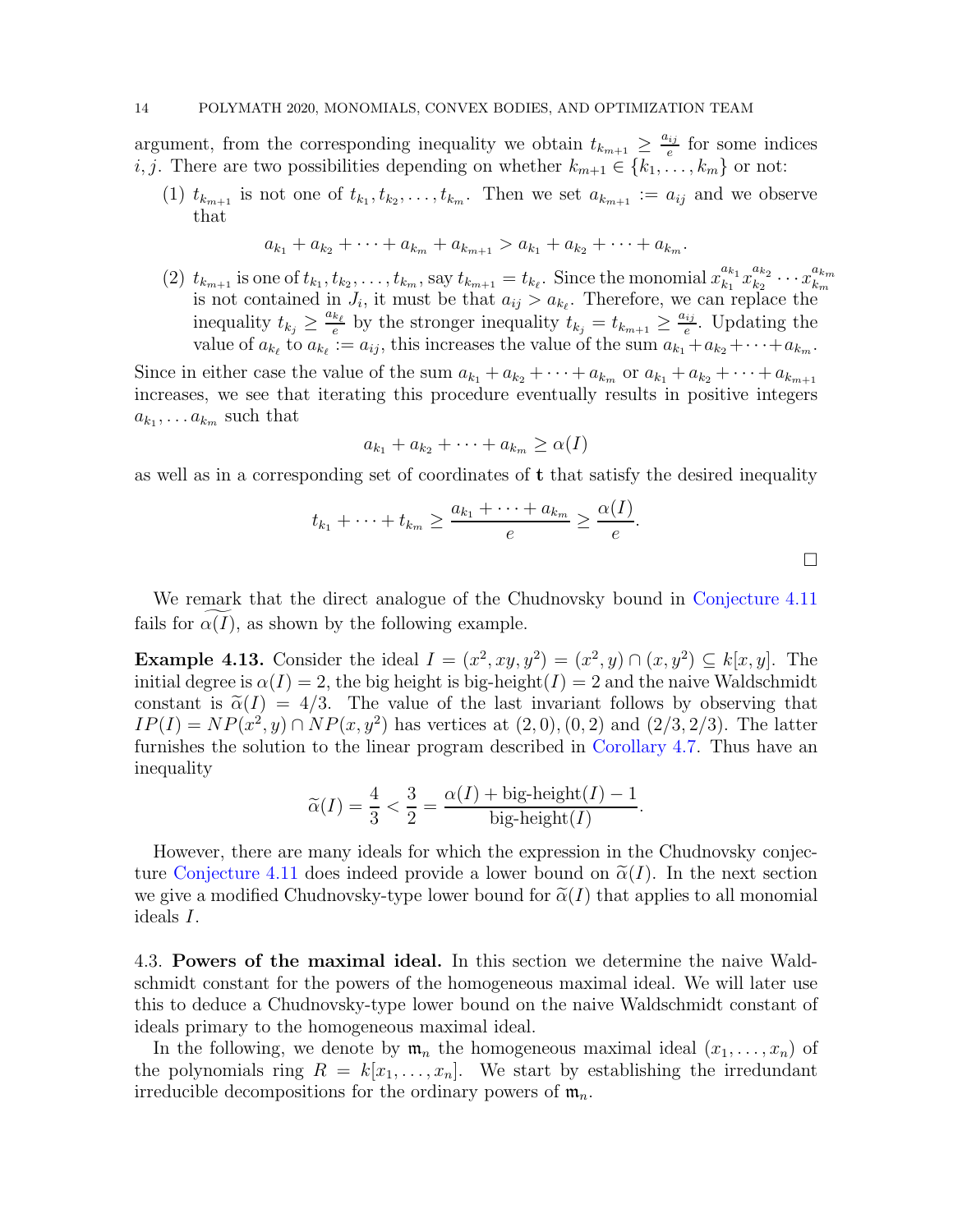*Notation* 4.14. For a positive integer s we denote by  $P_n(s)$  be the set of partitions of s into *n* nonempty parts

$$
P_n(s) = \left\{ (a_1, ..., a_n) \middle| a_i \in \mathbb{N}, a_i \ge 1, \sum_{i=1}^n a_i = s \right\}.
$$

<span id="page-14-2"></span>**Proposition 4.15.** Given an integer  $d \geq 1$ , the irredundant irreducible decomposition of the ideal  $\mathfrak{m}_n^d = (x_1, \ldots, x_n)^d$  is

(4.2) 
$$
\mathfrak{m}_n^d = \bigcap_{(a_1,\dots,a_n)\in P_n(d+n-1)} (x_1^{a_1},\dots,x_n^{a_n})
$$

*Proof.* Let  $\mathbf{x}^{\mathbf{b}} = x_1^{b_1}$  $x_1^{b_1} \cdots x_n^{b_n} \in \bigcap_{(a_1,\ldots,a_n)\in P_n(d+n-1)} (x_1^{a_1})$  $\binom{a_1}{1}, \ldots, x_n^{a_n}$ , and suppose  $\mathbf{x}^{\mathbf{b}} \notin \mathfrak{m}_n^d$ . Then there are inequalities

<span id="page-14-3"></span>
$$
\sum_{i=1}^{n} b_i < d \qquad \text{and thus} \qquad d - \sum_{i=1}^{n} b_i \ge 1.
$$

Let

$$
a_i = \begin{cases} b_i + 1 & 1 \le i < n \\ b_n + d - \sum_{i=1}^n b_i & i = n \end{cases}
$$

which implies  $a_i \geq b_i + 1$  for all i from 1 to n. From this, we have an equality

$$
\sum_{i=1}^{n} a_i = \sum_{i=1}^{n-1} (b_i + 1) + b_n + d - \sum_{i=1}^{n} b_i = \sum_{i=1}^{n} b_i + n - 1 + d - \sum_{i=1}^{n} b_i = d + n - 1
$$

and hence  $(a_1, \ldots, a_n) \in P_n(d+n-1)$ . But since  $a_i > b_i$  for all  $i, \mathbf{x}^{\mathbf{b}} \notin (x_1^{a_1}, \ldots, x_n^{a_n})$ , a contradiction. As a result, we obtain the containment

(4.3) 
$$
\bigcap_{(a_1,...,a_n)\in P_n(d+n-1)} (x_1^{a_1},...,x_n^{a_n}) \subseteq \mathfrak{m}_n^d
$$

Now take  $\mathbf{x}^{\mathbf{b}} \in \mathfrak{m}_n^d$ , and suppose  $\mathbf{x}^{\mathbf{b}} \notin \bigcap_{(a_1,...,a_n)\in P_n(d+n-1)} (x_1^{a_1})$  $x_1^{a_1}, \ldots, x_n^{a_n}$ ). Then there is some  $Q = (x_1^{c_1}, \ldots, x_n^{c_n})$  with  $(c_1, \ldots, c_n) \in P_n(d+n-1)$  such that  $\mathbf{x}^{\mathbf{b}} \notin Q$ . This implies that  $c_i > b_i$  for all  $1 \leq i \leq n$ , so  $c_i \geq b_i + 1$ . But then we deduce

<span id="page-14-1"></span><span id="page-14-0"></span>
$$
d + n - 1 = \sum_{i=1}^{n} c_i \ge \sum_{i=1}^{n} (b_i + 1) = n + \sum_{i=1}^{n} b_i = n + d > d + n - 1,
$$

which is of course a contradiction. Hence

(4.4) 
$$
\mathfrak{m}_n^d \subseteq \bigcap_{(a_1,...,a_n)\in P_n(d+n-1)} (x_1^{a_1},...,x_n^{a_n})
$$

Combining  $(4.3)$  and  $(4.4)$ , we obtain our desired result.

<span id="page-14-4"></span>Having determined the irredundant irreducible decomposition of  $\mathfrak{m}_n^d$ , we deduce the bounding inequalities for the irreducible polyhedron from [Lemma 3.5.](#page-6-2)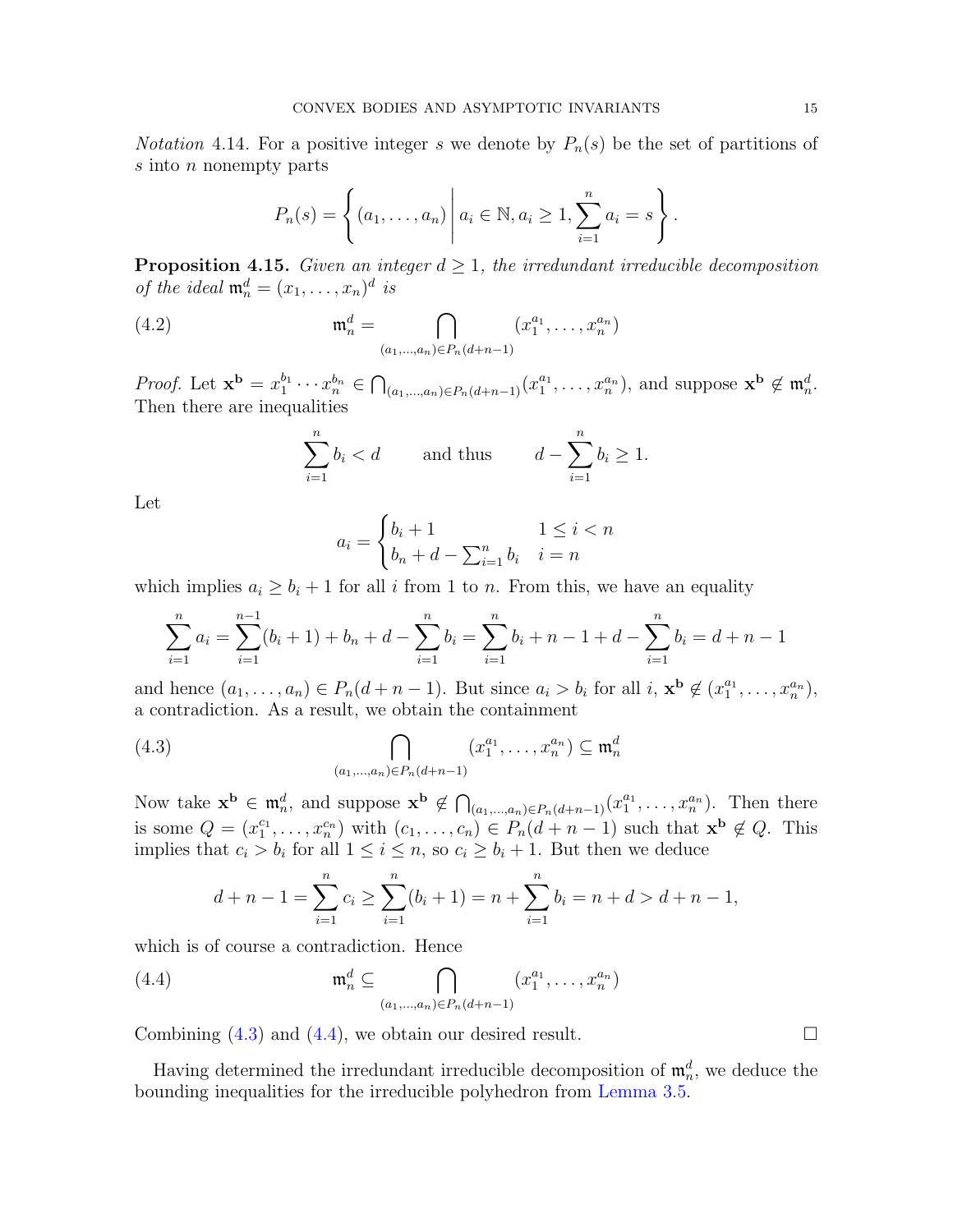**Corollary 4.16.** The irreducible polyhedron of of the ideal  $\mathfrak{m}_n^d$  is bounded by the inequalities

$$
\begin{cases} \frac{1}{a_1}y_1 + \dots + \frac{1}{a_n}y_n \ge 1 & \text{for } (a_1, \dots, a_n) \in P_n(d+n-1) \\ y_i \ge 0 & \text{for } 1 \le i \le n. \end{cases}
$$

<span id="page-15-0"></span>Next we give closed formulas for the naive Waldschmidt constant for the powers of the maximal ideal. We first single out the case when this value is an integer.

**Proposition 4.17.** Suppose  $d \equiv 1 \mod n$ . Then the naive Waldschmidt constant of  $\mathfrak{m}_n^d$  is

$$
\widetilde{\alpha}(\mathfrak{m}_n^d) = \frac{d+n-1}{n} \in \mathbb{N}.
$$

*Proof.* If  $d \equiv 1 \mod n$ , then  $d+n-1$  is an integer multiple of n; in other words,  $\frac{d+n-1}{n}$ is an integer, say m. The ideal  $(x_1^m, \ldots, x_n^m)$  is in the irreducible decomposition of  $\mathfrak{m}_n^d$ by [Proposition 4.15.](#page-14-2) The bounding inequality corresponding to  $NP(x_1^m, \ldots, x_n^m)$ 

$$
\frac{1}{m}y_1 + \dots + \frac{1}{m}y_n \ge 1 \quad \Rightarrow \quad y_1 + \dots + y_n \ge m
$$

indicates that  $\widetilde{\alpha}(\mathfrak{m}_n^d) \geq m$ . Consider the vector  $(\frac{m}{n}, \ldots, \frac{m}{n})$  $\frac{m}{n}$ ) in  $\mathbb{R}^n$  that clearly has sum of coordinates m. For each component  $(x_1^{a_1})$  $x_1^{a_1}, \ldots, x_n^{a_n}$  in the irreducible decomposition there is an identity

$$
\frac{1}{a_1}\left(\frac{m}{n}\right)+\cdots+\frac{1}{a_n}\left(\frac{m}{n}\right)=\frac{m}{n}\sum_{i=1}^n\frac{1}{a_i}.
$$

Note that the value  $\frac{1}{n} \sum_{i=1}^{n}$ 1  $\frac{1}{a_i}$  is the inverse of the harmonic mean of the set  $a_1, \ldots, a_n$ and the arithmetic mean for this set is  $m$ . Hence the inequality relating these means yields

$$
\frac{1}{a_1} \left( \frac{m}{n} \right) + \dots + \frac{1}{a_n} \left( \frac{m}{n} \right) \ge m \left( \frac{1}{m} \right) = 1.
$$

Therefore the point  $(\frac{m}{n}, \ldots, \frac{m}{n})$  $\frac{m}{n}$ ) is part of the Newton polyhedron of each irreducible component of  $\mathfrak{m}_n^d$ , i.e.,  $(\frac{m}{n}, \ldots, \frac{m}{n})$  $\binom{m}{n} \in IP(\mathfrak{m}_n^d)$ . Since it was shown before that the least value of the sum of coordinates of points in this polyhedron is at least  $m$ , and the point identified above has sum of coordinates exactly m, we conclude that  $\tilde{\alpha}(\mathfrak{m}_n^d) = m$ .  $\Box$ 

<span id="page-15-3"></span>Remark 4.18. Note that the right hand side in the equality displayed in [Proposition 4.17](#page-15-0) matches the Chudnovsky lower bound  $\frac{\alpha(m_n)+\text{big-hight}(m_n)-1}{\text{big-hight}(m_n)}$ ; see [Conjecture 4.11.](#page-12-0)

<span id="page-15-1"></span>Before we continue our analysis, we state a simple fact that will become useful later. The proof is omitted, since it is a direct verification.

**Lemma 4.19.** If  $x, y \in \mathbb{R}_{\geq 0}$  are such that  $x \geq y - 1$ , then  $\frac{1}{x} + \frac{1}{y} \geq \frac{1}{x-1} + \frac{1}{y+1}$ .

<span id="page-15-2"></span>An interesting consequence of the above lemma is presented below.

**Proposition 4.20.** Fix an integer  $s > 0$ . The minimum value of the function  $f(\mathbf{a}) =$ 1  $\frac{1}{a_1} + \cdots + \frac{1}{a_r}$  $\frac{1}{a_n}$ , where the tuple  $(a_1, \ldots, a_n)$  ranges over  $P_n(s)$  is attained by a partition where the parts differ by at most one, that is,  $|a_i - a_j| \leq 1$  for all  $1 \leq i < j \leq n$ .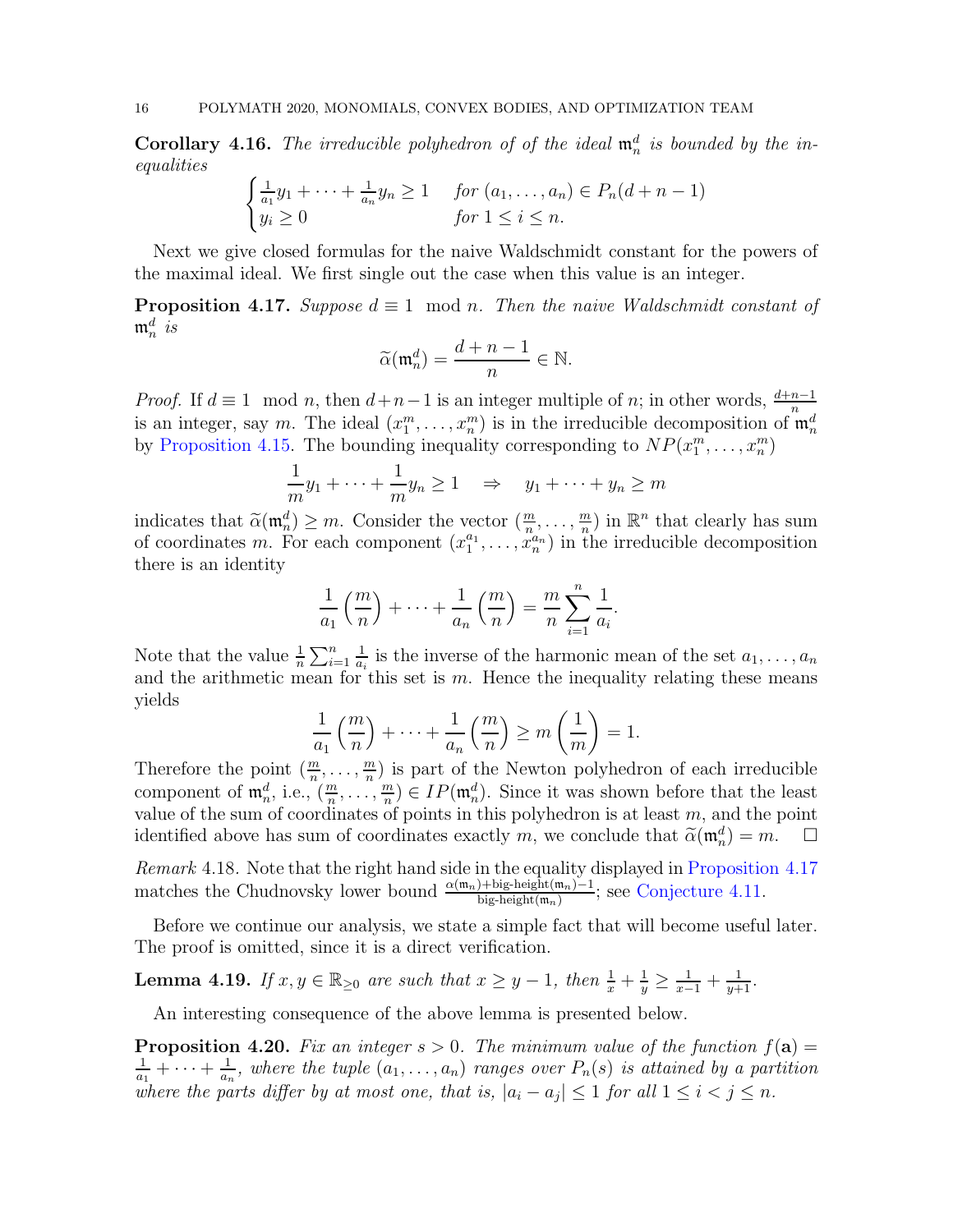Proof. The result follows by noticing that modifying a partition in a manner that decreases the difference between the parts results in an increase of the objective function f. Indeed, [Lemma 4.19](#page-15-1) insures that if  $(a_1, \ldots, a_n) \in P_n(s)$  has two parts  $a_i, a_j$  such that  $|a_i - a_j| > 1$ , then the partition  $(a'_1, \ldots, a'_n) \in P_n(s)$  obtained by setting  $a'_k = a_k$ whenever  $k \notin \{i, j\}$ ,  $a'_i = \max\{a_i, a_j\} - 1$ ,  $a'_j = \min\{a_i, a_j\} + 1$  satisfies

$$
f(\mathbf{a}) = \sum_{\ell=1}^{n} \frac{1}{a_{\ell}} \ge \sum_{\ell=1}^{n} \frac{1}{a'_{\ell}} = f(\mathbf{a}').
$$

<span id="page-16-1"></span>Now we turn to the determination of  $\tilde{\alpha}(\mathfrak{m}_n^d)$  for arbitrary values of d.

**Theorem 4.21.** Suppose d is a positive integer and  $d-1 \equiv k \mod n$ ,  $0 \leq k < n$ . Then

$$
\widetilde{\alpha}(\mathfrak{m}_n^d) = \frac{(n+d-1-k)(2n+d-1-k)}{n(2n+d-1-2k)}.
$$

*Proof.* First note that if  $k = 0$ , then the formula becomes

$$
\widetilde{\alpha}(\mathfrak{m}_n^d) = \frac{(2n+d-1-0)(n+d-1-0)}{n(2n+d-1-2(0))} = \frac{n+d-1}{n},
$$

which is in accordance with [Proposition 4.17.](#page-15-0) Therefore, let us consider the case  $k > 0$ .

Suppose  $d-1 = an+k$  and let  $a = \left\lceil \frac{n+d-1}{n} \right\rceil$  and  $b = \left\lfloor \frac{n+d-1}{n} \right\rfloor$ , with explicit expressions

$$
a = \frac{n + d - 1 + (n - k)}{n}
$$
,  $b = \frac{n + d - 1 - k}{n}$ .

Note that a and b are positive integers. We define the balanced partition of  $n + d - 1$ as the unordered *n*-tuple where k of the elements are a and  $n - k$  of the elements are b. Note that this partition is in  $P_n(n + d - 1)$  since these elements sum to  $n + d - 1$ .

Consider now the components of the irreducible decomposition [\(4.2\)](#page-14-3) corresponding to permutations of this balanced partition. There are  $\binom{n}{k}$  $\binom{n}{k}$  such irreducible components, namely for each permutation  $\sigma$  in the symmetric group on n elements the corresponding irreducible component is

$$
J_{\sigma} = (x_{\sigma(1)}^a, \dots, x_{\sigma(k)}^a, x_{\sigma(k+1)}^b, \dots, x_{\sigma(n)}^b).
$$

The bounding inequalities for  $IP(\mathfrak{m}_n^d)$  corresponding to the component  $J_{\sigma}$  is

$$
\frac{1}{a}\left(y_{\sigma(1)}+\cdots+y_{\sigma(k)}\right)+\frac{1}{b}\left(y_{\sigma(k+1)}+\cdots+y_{\sigma(n)}\right)\geq 1
$$

Summing up these inequalities over all permutations  $\sigma$  and utilizing the symmetry of the coefficients yields

<span id="page-16-0"></span>
$$
(y_1 + y_2 + \dots + y_n) \left( \binom{n-1}{k-1} \frac{1}{a} + \binom{n-1}{k} \frac{1}{b} \right) \ge \binom{n}{k}
$$

whence we deduce that any point  $y = (y_1, \ldots, y_n) \in IP(I)$  satisfies

(4.5) 
$$
y_1 + y_2 + \cdots + y_n \ge \frac{\binom{n}{k}}{\binom{n-1}{k-1}\frac{1}{a} + \binom{n-1}{k}\frac{1}{b}} := \beta.
$$

 $\Box$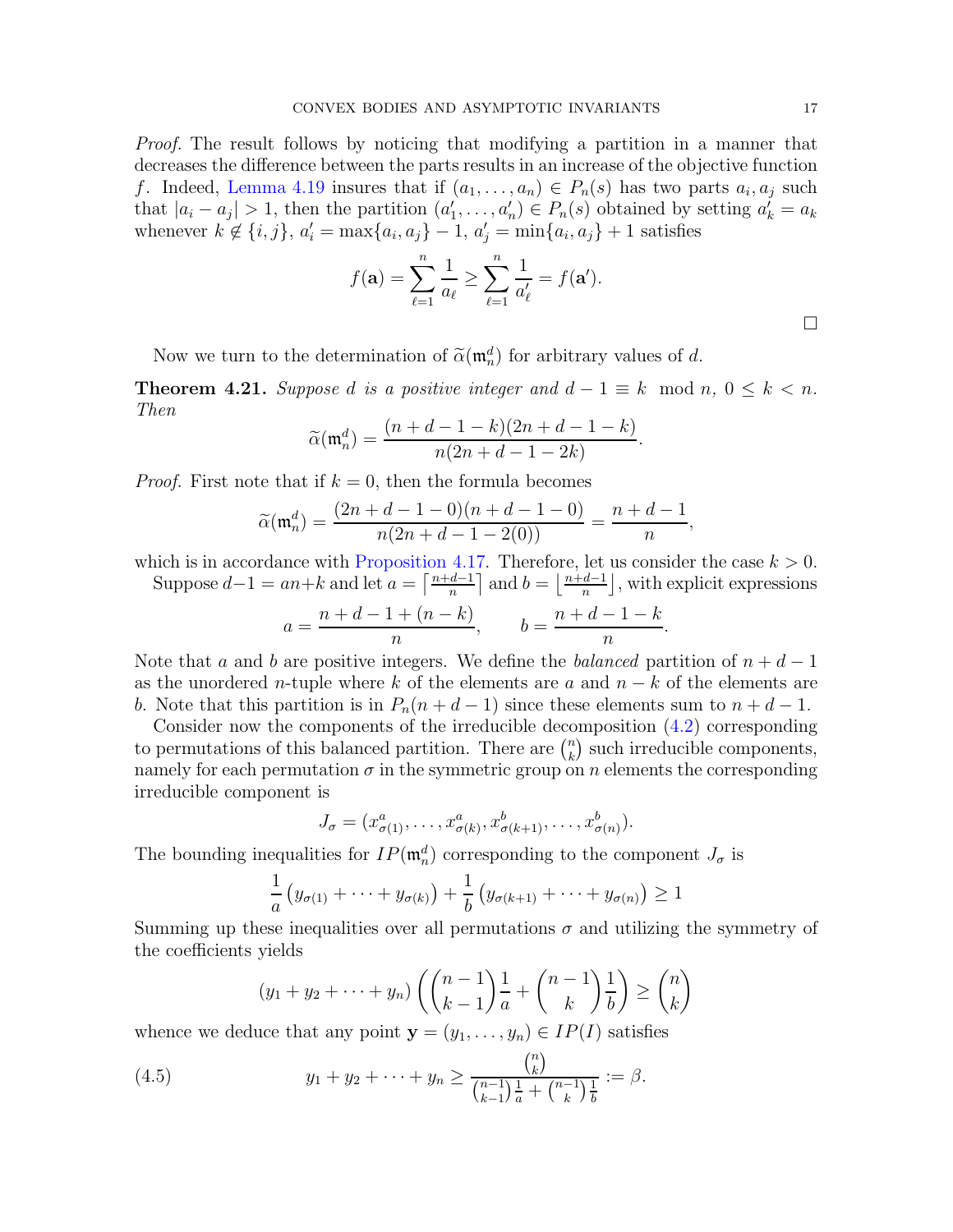### 18 POLYMATH 2020, MONOMIALS, CONVEX BODIES, AND OPTIMIZATION TEAM

From [Corollary 4.7](#page-11-0) we now deduce the inequality  $\tilde{\alpha}(\mathfrak{m}_n^d) \geq \beta$ .

Next consider the vector  $\tilde{y} \in \mathbb{R}^n$  having each component  $\tilde{y}_i = \beta/n$ . We show that  $\widetilde{\mathbf{y}} \in IP(\mathfrak{m}_n^d)$  by verifying that this vector satisfies the bounding inequalities in [Corollary 4.16.](#page-14-4) Given  $(a_1, \ldots, a_n) \in P_n(d + n - 1)$  there is an equality

$$
\frac{1}{a_1}\widetilde{y}_1 + \dots + \frac{1}{a_n}\widetilde{y}_n = \left(\frac{1}{a_1} + \dots + \frac{1}{a_n}\right) \cdot \frac{\beta}{n}
$$

and by [Proposition 4.20](#page-15-2) we can compare the sum of the reciprocals for the partition  $(a_1, \ldots, a_n)$  to that of the balanced partition as follows

$$
\frac{1}{a_1} + \dots + \frac{1}{a_n} \ge \binom{n-1}{k-1} \frac{1}{a} + \binom{n-1}{k} \frac{1}{b} = \frac{\binom{n}{k}}{\beta}.
$$

Altogether, the previous two displayed equations yield the inequality

$$
\frac{1}{a_1}\widetilde{y}_1 + \dots + \frac{1}{a_n}\widetilde{y}_n \ge \frac{{n \choose k}}{\beta} \cdot \frac{\beta}{n} = \frac{{n \choose k}}{n} \ge 1 \text{ for } 1 \le k \le n-1.
$$

Since we have shown  $\tilde{y}$  satisfies the bounding inequalities for the irreducible polyhedron of  $\mathfrak{m}_n^d$ , it follows that  $\widetilde{\mathbf{y}} \in IP(\mathfrak{m}_n^d)$  and thus

$$
\widetilde{\alpha}(\mathfrak{m}_n^d) \leq \widetilde{y}_1 + \cdots + \widetilde{y}_n = \beta.
$$

This finishes the proof demonstrating that the following equalities hold; the last arising from the definition of  $\beta$  in [\(4.5\)](#page-16-0) by direct computation

$$
\widetilde{\alpha}(\mathfrak{m}_n^d) = \beta = \frac{(n+d-1-k)(2n+d-1-k)}{n(2n+d-1-2k)}.
$$

 $\Box$ 

We note a lower bound that extends [Remark 4.18.](#page-15-3)

**Corollary 4.22.** Let  $d, n$  be positive integers. Then the following inequality holds

$$
\widehat{\alpha}(\mathfrak{m}_n^d) \ge \left\lfloor \frac{d+n-1}{n} \right\rfloor,
$$

with equality taking place if and only if  $d \equiv 1 \pmod{n}$ .

*Proof.* In view of [Theorem 4.21,](#page-16-1) setting  $d-1 \equiv k \pmod{n}$  where  $0 \leq k \leq n-1$ , the claim is equivalent to the following easily verified inequality

$$
\frac{(n+d-1-k)(2n+d-1-k)}{n(2n+d-1-2k)} \ge \frac{d+n-1-k}{n} = \left\lfloor \frac{d+n-1}{n} \right\rfloor.
$$

<span id="page-17-0"></span>In view of the result above, we make a conjecture regarding the naive Waldschmidt constant that parallels [Conjecture 4.11.](#page-12-0)

Conjecture 4.23. Let I be a monomial ideal. Then the following inequality holds

$$
\widetilde{\alpha}(I) \ge \left\lfloor \frac{\alpha(I) + \text{big-height}(I) - 1}{\text{big-height}(I)} \right\rfloor.
$$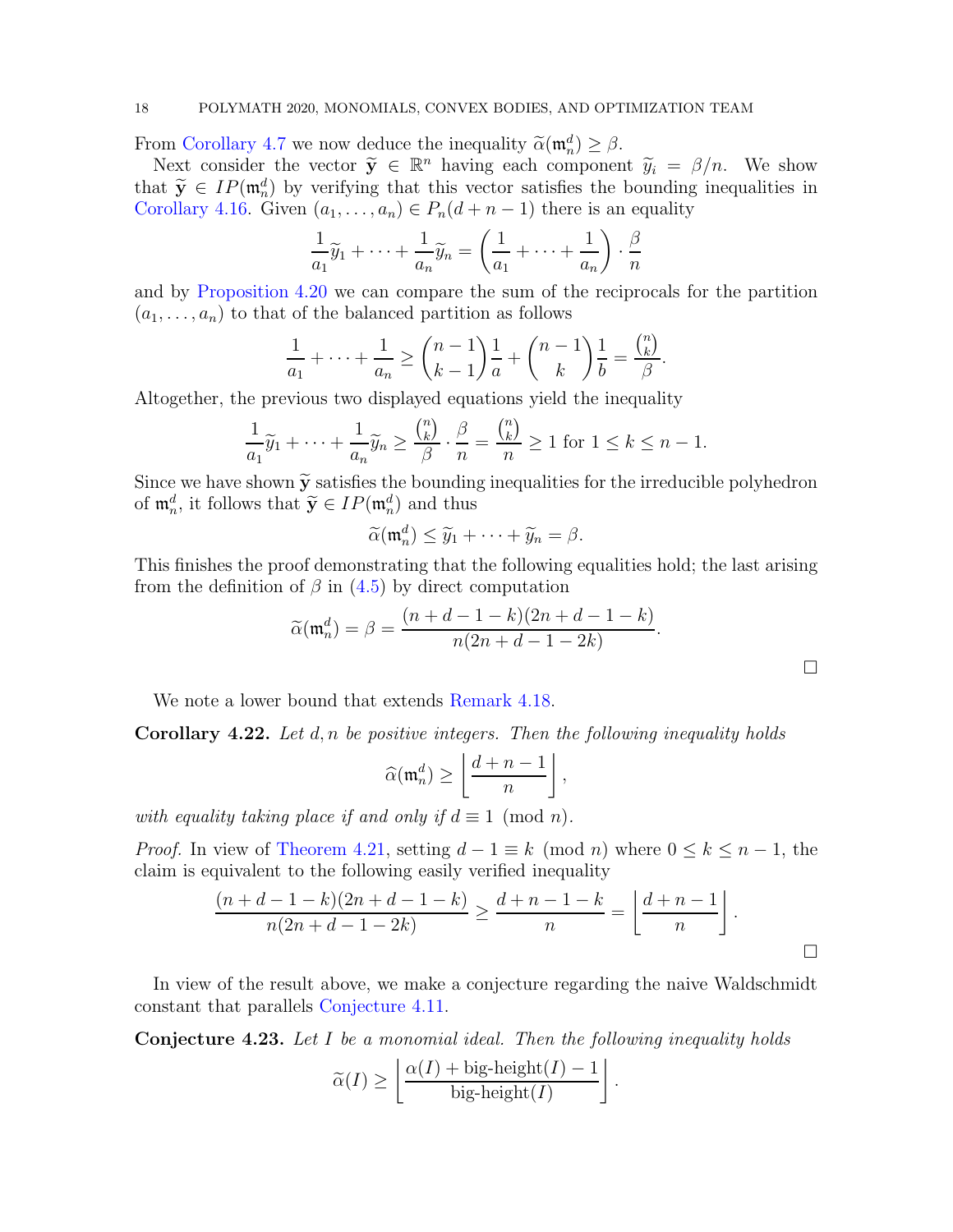We prove this conjecture for the case when  $I$  has maximum possible big-height, namely big-height( $I$ ) = n. The importance of determining the value of the naive Waldschmidt constant for the powers of the homogeneous maximal ideal earlier in this section becomes apparent in the next result because this provides lower bounds for the naive Waldschmidt constant of arbitrary ideals.

<span id="page-18-0"></span>**Theorem 4.24.** Let I be a monomial ideal in  $K[x_1, \ldots, x_n]$  with  $\alpha(I) = d$ . Then the inequality  $\widetilde{\alpha}(\mathfrak{m}_n^d) \leq \widetilde{\alpha}(I)$  holds.

Remark 4.25. We note that the analogue of the above theorem fails when replacing the naive Waldschmidt constant with the Waldschmidt constant. That is, if  $\alpha(I) = d$ , the inequality  $\widehat{\alpha}(\mathfrak{m}_n^d) \leq \widehat{\alpha}(I)$  need not hold. This can be seen taking  $I = (x_1x_2, x_1x_3, x_2x_3)$ , an ideal which satisfies the containment  $I \subseteq \mathfrak{m}_3^2$ , but yields  $\widehat{\alpha}(I) = \frac{3}{2} < \widehat{\alpha}(\mathfrak{m}_3^2) = 2$ .

It is nevertheless true that for square-free monomial ideals  $I \subseteq J$  one has  $\widehat{\alpha}(I) \geq$  $\hat{\alpha}(J)$ ; see [\[DFMS19,](#page-19-12) Lemma 3.10]. Our proof for [Theorem 4.24](#page-18-0) draws inspiration from this result. Before giving the proof, we require some additional preparation.

<span id="page-18-1"></span>Definition 4.26. For an ideal I denote

 $\text{Irr}(I) := \{J \mid J \text{ is irreducible and } I \subseteq J\}.$ 

For any monomial ideal I, the set  $\text{Irr}(I)$  is a poset with respect to containment which has finitely many minimal elements. Moreover,  $J_1, \ldots, J_s$  are the minimal elements of Irr(I) with respect to containment if and only if  $I = J_1 \cap \cdots \cap J_s$  is the irredundant irreducible decomposition of I.

<span id="page-18-2"></span>**Lemma 4.27.** If  $I \subseteq I'$  are ideals, then the following hold:

- $(\text{1}) \operatorname{Irr}(I) \subseteq \operatorname{Irr}(I'),$
- (2) if  $J'$  is a minimal element of  $\text{Irr}(I')$  with respect to containment then there exists a minimal element  $J \in \text{Irr}(I)$  with respect to containment such that  $J \subseteq J'$ , (3)  $\widetilde{\alpha}(I) \geq \widetilde{\alpha}(I').$

*Proof.* The containment  $\text{Irr}(I) \subseteq \text{Irr}(I')$  follows from [Definition 4.26](#page-18-1) and the fact that  $I\subseteq I'.$ 

Suppose J' is minimal in  $\text{Irr}(I')$ . Consider the set  $S = \{J \in \text{Irr}(I) | J \subseteq J'\}$ . This set a not empty subset of  $\text{Irr}(I)$  since  $J' \in S$ . Thus it has a minimal element with respect to containment, let's call it  $J$ . Moreover, since  $S$  is a lower interval of the poset  $\text{Irr}(I)$ , we deduce that J is in fact a minimal element of  $\text{Irr}(I)$ .

Now let  $I = J_1 \cap \cdots \cap J_s$  and  $I' = J'_1 \cap \cdots \cap J'_t$  be the irredundant irreducible decompositions for I and I' respectively. From the second assertion of this lemma, for every  $j \in \{1, 2, \ldots, t\}$  there exists an  $i_j \in \{1, \ldots, s\}$  such that  $J_{i_j} \subseteq J'_j$ . From this we deduce  $NP(J_{i_j}) \subseteq NP(J'_{j})$  for each j and these containments combine to show the following

$$
IP(I) = \bigcap_{i=1}^s NP(J_i) \subseteq \bigcap_{j=1}^t NP(J_{i_j}) \subseteq \bigcap_{j=1}^t NP(J'_j) = IP(I').
$$

Having established the containment  $IP(I) \subseteq IP(I')$  above, we deduce from this con-tainment and [Corollary 4.7](#page-11-0) the desired inequality  $\tilde{\alpha}(I) \ge \tilde{\alpha}(I')$  $\Box$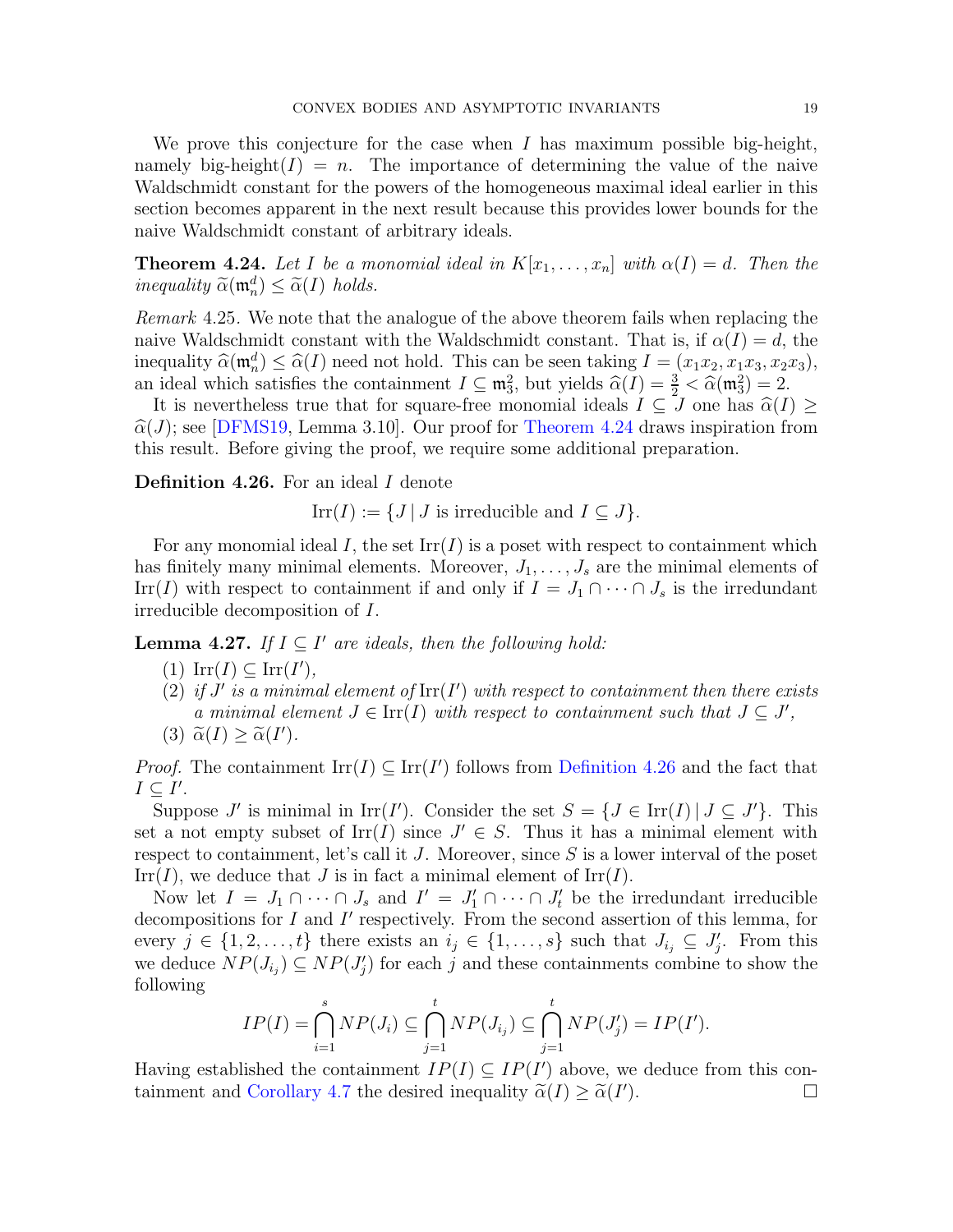Proof of [Theorem 4.24.](#page-18-0) [Theorem 4.24](#page-18-0) follows from part 3 of [Lemma 4.27](#page-18-2) applied to  $I' = \mathfrak{m}_n^d$ . Note that the containment  $I \subseteq I' = \mathfrak{m}_n^d$  is ensured by the hypothesis  $\alpha(I) = d.$ 

<span id="page-19-9"></span>The following consequence of [Theorem 4.24](#page-18-0) establishes a lower bound on the naive Waldschmidt constant applicable to all monomial ideals.

**Theorem 4.28.** Let  $I \subseteq K[x_1, \ldots, x_n]$  be a monomial ideal with  $\alpha(I) = d$ . If  $d-1 \equiv k$ mod  $(n)$ ,  $0 \leq k < n$ , then the following inequalities hold

$$
\alpha(I) \geq \widehat{\alpha}(I) \geq \widetilde{\alpha}(I) \geq \frac{(n+d-1-k)(2n+d-1-k)}{n(2n+d-1-2k)} \geq \left\lfloor \frac{\alpha(I)+n-1}{n} \right\rfloor.
$$

*Proof.* This follows from [Proposition 4.8,](#page-11-1) [Theorem 4.24](#page-18-0) and [Theorem 4.21.](#page-16-1)  $\Box$ 

Note that the above inequalities establish the truth of [Conjecture 4.23](#page-17-0) for monomial ideals I which have the maximal ideal as an associated prime. For this class of ideals, [Conjecture 4.11](#page-12-0) is obviously satisfied as well, since the symbolic and ordinary powers agree and thus  $\widehat{\alpha}(I) = \alpha(I)$ .

#### **REFERENCES**

- <span id="page-19-3"></span>[BCG<sup>+</sup>16] Cristiano Bocci, Susan Cooper, Elena Guardo, Brian Harbourne, Mike Janssen, Uwe Nagel, Alexandra Seceleanu, Adam Van Tuyl, and Thanh Vu, The waldschmidt constant for squarefree monomial ideals, Journal of Algebraic Combinatorics 44 (2016), no. 4, 875–904.
- <span id="page-19-8"></span>[BGHN20] Sankhaneel Bisui, Eloísa Grifo, Huy Tài Hà, and Thái Thành Nguyên, Chudnovsky's conjecture and the stable Harbourne-Huneke containment, arXiv:2004.11213 (2020).
- <span id="page-19-4"></span>[BH10] Cristiano Bocci and Brian Harbourne, Comparing powers and symbolic powers of ideals, J. Algebraic Geom. 19 (2010), no. 3, 399–417. MR 2629595
- <span id="page-19-2"></span>[CEHH17] Susan M Cooper, Robert JD Embree, Huy Tài Hà, and Andrew H Hoefel, Symbolic powers of monomial ideals, Proceedings of the Edinburgh Mathematical Society  $60$  (2017), no. 1, 39–55.
- <span id="page-19-0"></span>[DDSG<sup>+</sup>17] Hailong Dao, Alessandro De Stefani, Eloísa Grifo, Craig Huneke, and Luis Núñez-Betancourt, Symbolic powers of ideals, Springer Proceedings in Mathematics & Statistics, Springer, 2017.
- <span id="page-19-12"></span>[DFMS19] Michael DiPasquale, Christopher A. Francisco, Jeffrey Mermin, and Jay Schweig, As*ymptotic resurgence via integral closures*, Trans. Amer. Math. Soc.  $372$  (2019), no. 9, 6655–6676. MR 4024534
- <span id="page-19-7"></span>[DTG17] Marcin Dumnicki and Halszka Tutaj-Gasińska, A containment result in  $P^n$  and the Chudnovsky conjecture, Proc. Amer. Math. Soc. 145 (2017), no. 9, 3689–3694. MR 3665024
- <span id="page-19-5"></span>[EV83] Hélène Esnault and Eckart Viehweg, Sur une minoration du degré d'hypersurfaces s'annulant en certains points, Math. Ann. 263 (1983), no. 1, 75–86. MR 697332
- <span id="page-19-11"></span>[Far02] Julius Farkas, Theorie der einfachen Ungleichungen, J. Reine Angew. Math. 124 (1902), 1–27. MR 1580578
- <span id="page-19-10"></span>[FGT05] E. Fortuna, P. Gianni, and B. Trager, Irreducible decomposition of polynomial ideals, J. Symbolic Comput. 39 (2005), no. 3-4, 305–316. MR 2168284
- <span id="page-19-6"></span>[FMX18] Louiza Fouli, Paolo Mantero, and Yu Xie, Chudnovsky's conjecture for very general points in  $\mathbb{P}_k^N$ , J. Algebra 498 (2018), 211–227. MR 3754412
- <span id="page-19-1"></span>[GS] Eloísa Grifo and Alexandra Seceleanu, Symbolic rees algebras.